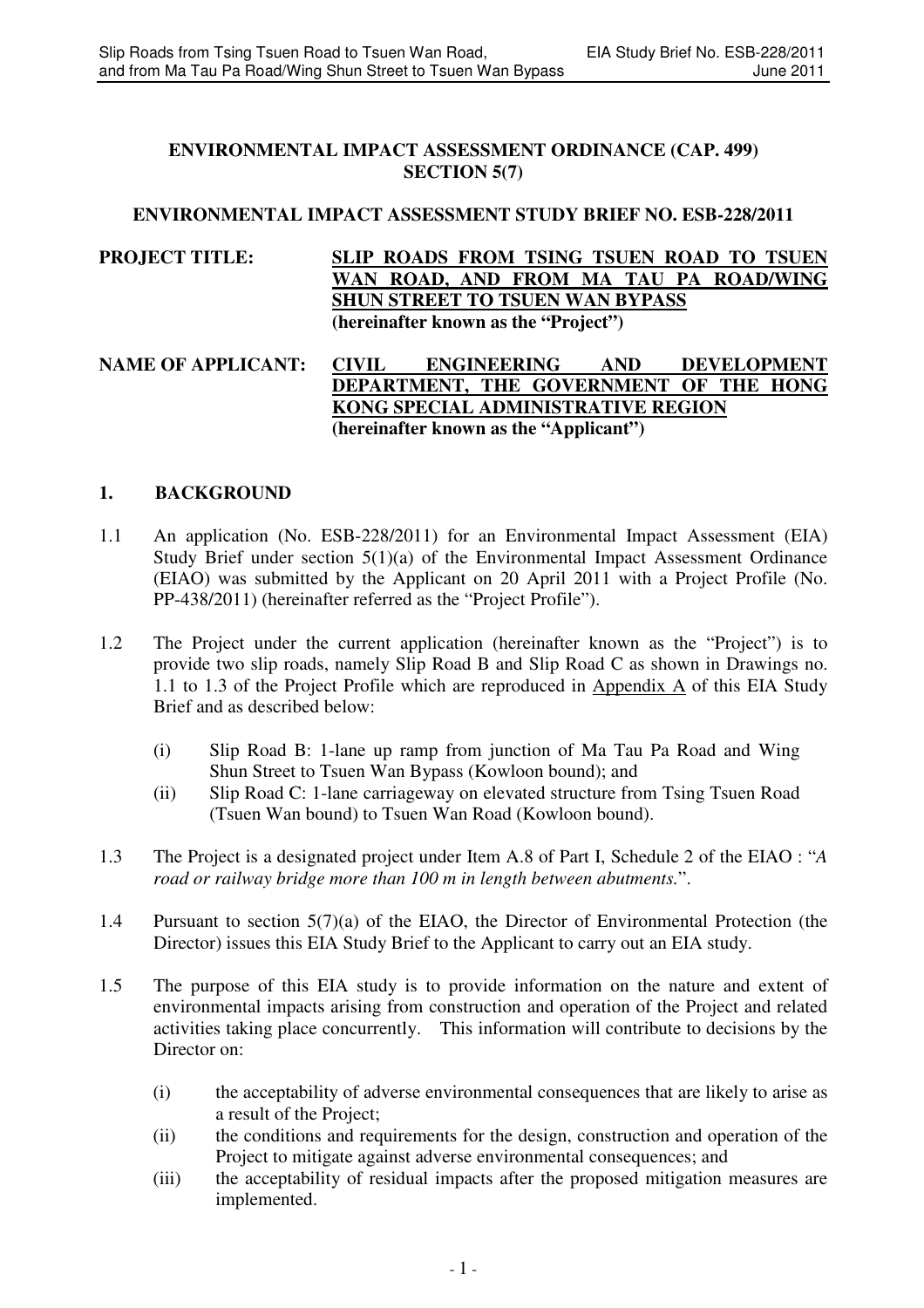## **2. OBJECTIVES OF THE EIA STUDY**

- 2.1 The objectives of the EIA study are as follows:
	- (i) to describe the Project and associated works together with the requirements and environmental benefits for carrying out the Project;
	- (ii) to identify and describe the elements of the community and environment likely to be affected by the Project, and/or likely to cause adverse impacts to the Project, including both the natural and man-made environment and the associated environmental constraints;
	- (iii) to identify and quantify emission sources and determine the significance of impacts on sensitive receivers and potential affected uses;
	- (iv) to identify and quantify any potential losses or damage to flora, fauna and natural habitats;
	- (v) to propose the provision of infrastructure or mitigation measures to minimize pollution, environmental disturbance and nuisance during construction and operation of the Project;
	- (vi) to investigate the feasibility, effectiveness and implications of the proposed mitigation measures;
	- (vii) to identify, predict and evaluate the residual (i.e. after practicable mitigation) environmental impacts and the cumulative effects expected to arise during the construction and operation phases of the Project in relation to the sensitive receivers and potential affected uses;
	- (viii) to identify, assess and specify methods, measures and standards, to be included in the detailed design, construction and operation of the Project which are necessary to mitigate these residual environmental impacts and cumulative effects and reduce them to acceptable levels;
	- (ix) to design and specify the environmental monitoring and audit requirements; and
	- (x) to identify any additional studies necessary to implement the mitigation measures or monitoring and proposals recommended in the EIA report.

# **3. DETAILED REQUIREMENTS OF THE EIA STUDY**

# **3.1 The Purpose**

3.1.1 The purpose of this EIA Study Brief is to scope the key issues of the EIA study and to specify the environmental issues that are required to be reviewed and assessed in the EIA report. The Applicant has to demonstrate in the EIA report that the criteria in the relevant sections of the Technical Memorandum on Environmental Impact Assessment Process of the EIAO (hereinafter referred to as the "TM") are fully complied with.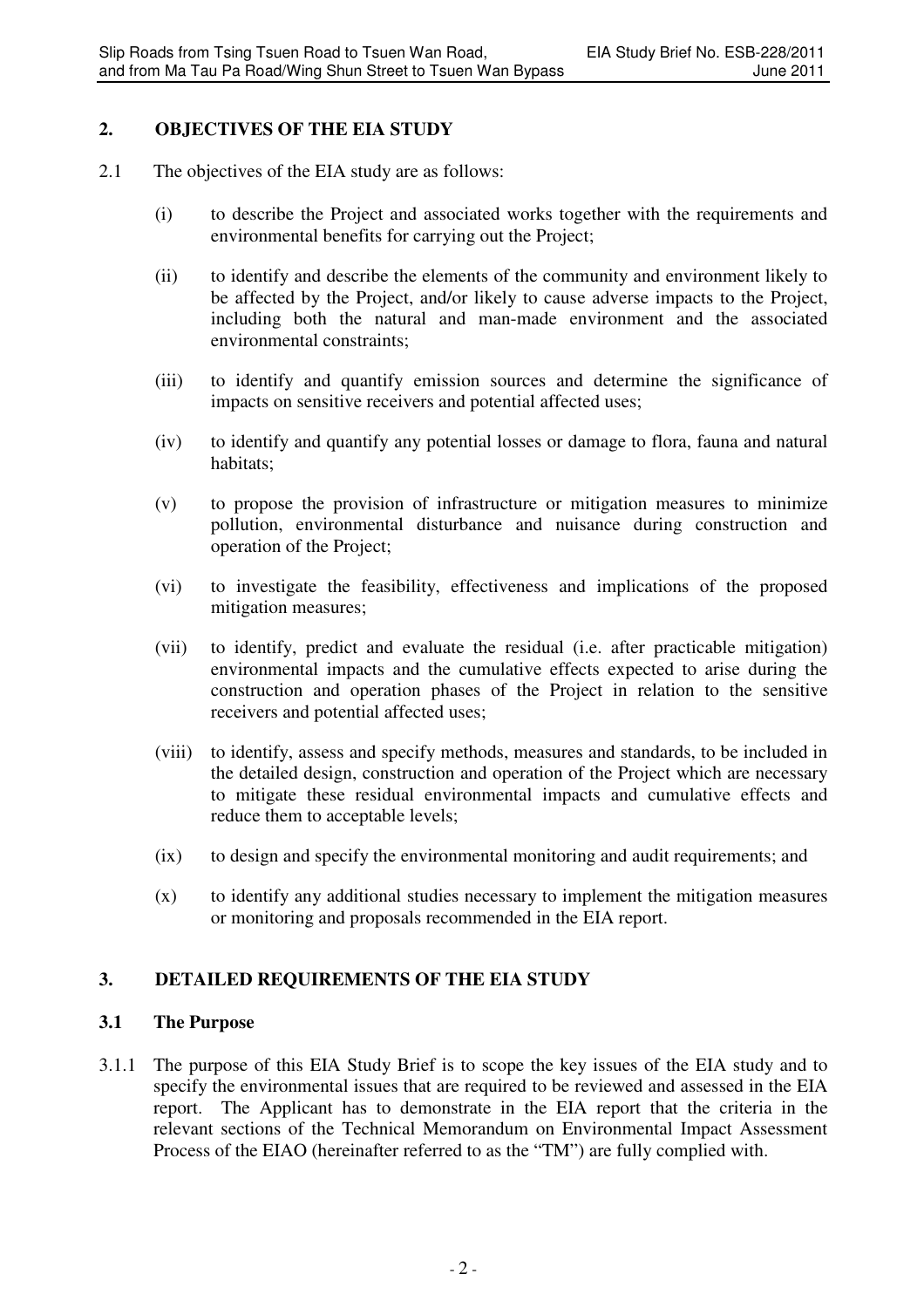# **3.2 The Scope**

- 3.2.1 The scope of this EIA study shall cover the Project and associated works proposed in the Project Profile (No. PP-438/2011) and mentioned in section 1.2 of this EIA Study Brief. The EIA study shall address the likely key issues described below, together with any other key issues identified during the course of the EIA study:
	- (i) the potential noise and air quality impacts from the construction and operation of the Project to sensitive receivers along or near the Project, taking into account the cumulative impact from the operation of existing roads in the vicinity of the Project;
	- (ii) the potential water quality impact from the construction and operation of the Project on the relevant water system(s), such as the Victoria Harbour Water Control Zone;
	- (iii) the potential waste management issues and impacts arising from the construction and operation of the Project;
	- (iv) the potential land contamination arising from land to be resumed for the Project;
	- (v) the potential landfill gas hazard on site during the construction and operation of the Project due to the former Gin Drinker's Bay Landfill;
	- (vi) the potential landscape and visual impacts during the construction and operation of the Project; and
	- (vii) the potential cumulative environmental impacts of the Project and associated works, through interaction or in combination with other existing, committed and planned projects in their vicinity, and that those impacts may have a bearing on the environmental acceptability of the Project.

# **3.3 Need of the Project**

3.3.1 The Applicant shall provide background information on the need and the siting of the Project, including the purpose and objectives of the Project and the site selection process of the Project.

# **3.4 Technical Requirements**

- 3.4.1 The Applicant shall conduct the EIA study to address the environmental aspects of the Project as described in sections 3.1 to 3.3 above. The assessment shall be based on the best and latest information available during the course of the EIA study. The Applicant shall include in the EIA report details of the construction and operational programme and the methodologies for the Project. The Applicant shall clearly state in the EIA report the time frame and works programmes of the Project and other concurrent projects, and assess the cumulative environmental impacts from the Project and the interacting projects as identified in the EIA study.
- 3.4.2 The Applicant shall review previously approved studies and EIA reports which are relevant to the Project and extract relevant information for the purpose of this EIA Study, including at least the *Tsuen Wan Bypass, widening of Tsuen Wan Road between Tsuen*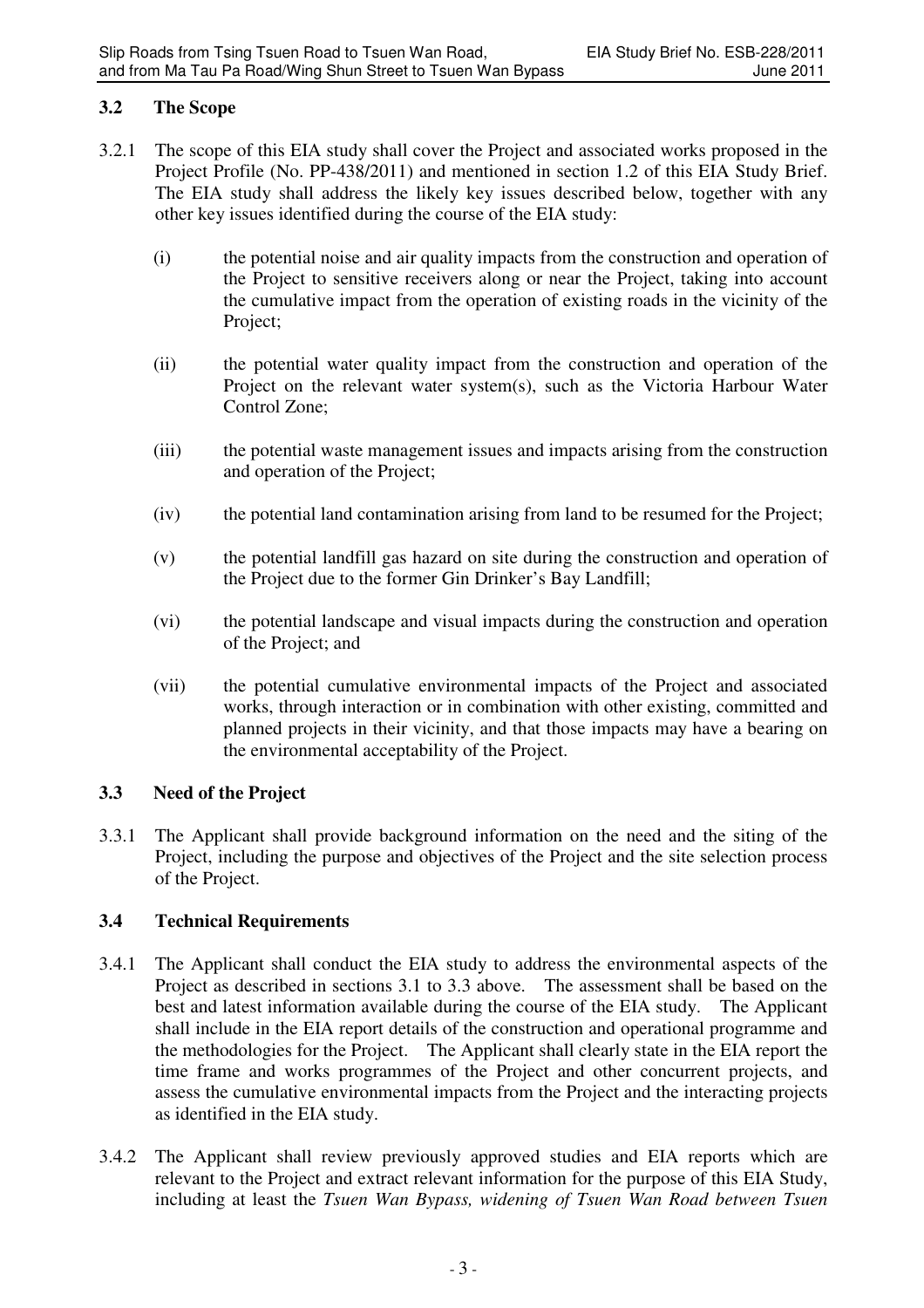*Tsing Interchange and Kwai Tsing Interchange, and associated junction improvement works* EIA (EIAO Register No. AEIAR-152/2008).

3.4.3 The EIA study shall include the following technical requirements on specific impacts.

# **3.4.4 Air Quality Impact**

- 3.4.4.1 The Applicant shall follow the criteria and guidelines for evaluating and assessing air quality impact as stated in section 1 of Annex 4 and Annex 12 of the TM respectively.
- 3.4.4.2 The study area for air quality impact assessment shall be defined by a distance of 500 metres from the boundary of the Project site or other project locations as identified in the EIA, which shall be extended to include major existing, planned and committed air pollutant emission sources that may have a bearing on the environmental acceptability of the Project. In particular, the assessment for the operation stage shall take into account the impacts of major emission sources such as Tsuen Wan Road and Yeung Uk Road, whereas the assessment for the construction stage shall take into account the impacts of major emission sources from other nearby concurrent construction projects, if any. The assessment shall include the existing, planned and committed sensitive receivers within the study area as well as areas where air quality may be potentially affected by the Project. The assessment shall be based on the best available information at the time of the assessment.
- 3.4.4.3 The assessment of the air quality impact arising from the construction and operation of the Project shall follow the detailed technical requirements given in Appendix B of this EIA Study Brief.
- 3.4.4.4 The Applicant shall assess the air pollutant concentrations with reference to the relevant sections of the guidelines in Appendices B-1 to B-3 attached to this EIA Study Brief, or other methodology as agreed by the Director. The Applicant shall also note that the PATH model may be used for estimating the future background concentrations by taking into account the major air pollutant emission sources in Hong Kong and nearby regions.

# **3.4.5 Noise Impact**

- 3.4.5.1 The Applicant shall follow the criteria and guidelines for evaluating and assessing noise impact as stated in Annexes 5 and 13 of the TM.
- 3.4.5.2 The assessment area for the noise impact assessment shall generally include areas within 300m from the boundary of the Project site. The assessment area could be reduced accordingly if the first layer of noise sensitive receivers (NSRs), closer than 300 metres from the outer Project limit, provides acoustic shielding to those receivers at distances further away from the Project. The assessment area shall be expanded to include NSRs at distances over 300 metres from the Project which are affected by the construction and operation of the Project.
- 3.4.5.3 The noise impact assessment for construction and operation of the Project shall follow the detailed technical requirements given in Appendix C of this EIA Study Brief.

# **3.4.6 Water Quality Impact**

3.4.6.1 The Applicant shall follow the criteria and guidelines for evaluating and assessing water pollution as stated in Annexes 6 and 14 of the TM.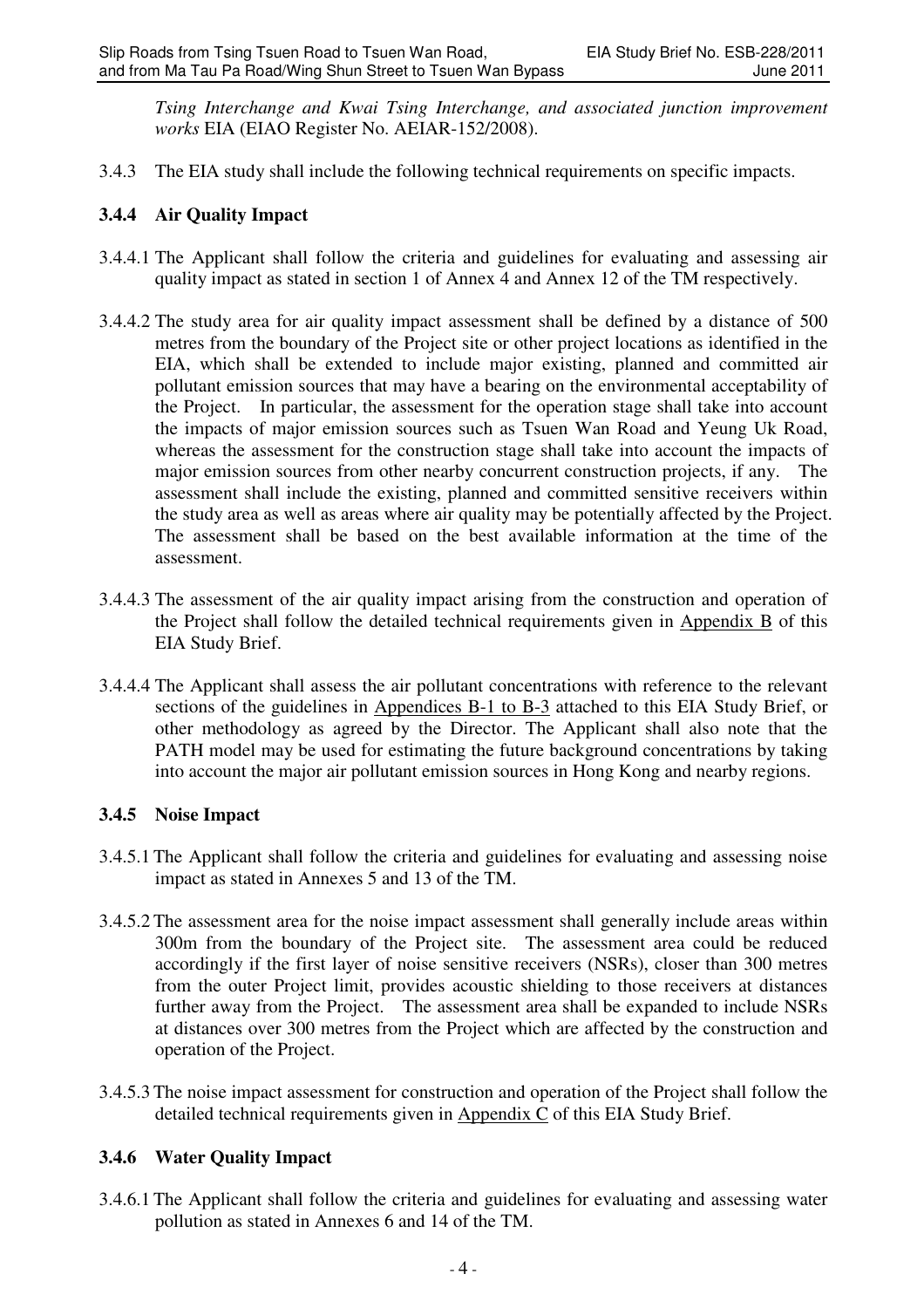- 3.4.6.2 The study area for this water quality impact assessment shall include areas within 300 metres from the site boundary of the Project and shall cover the Victoria Habour Water Control Zone as designated under the Water Pollution Control Ordinance (Cap. 358) and the water sensitive receivers in the vicinity of the Project. The study area shall be extended to include other areas if they are found also being impacted during the course of the EIA study and have a bearing on the environmental acceptability of the Project.
- 3.4.6.3 The water quality impact assessment for the construction and operation of the Project shall follow the detailed technical requirements given in Appendix D of this EIA Study Brief.

### **3.4.7 Waste Management Implication and Land Contamination**

- 3.4.7.1 The Applicant shall follow the criteria and guidelines for evaluating and assessing waste management implications as stated in Annexes 7 and 15 of the TM respectively.
- 3.4.7.2 The assessment of the waste management implications arising from the construction and operation of the Project shall follow the detailed technical requirements given in Appendix E of this EIA Study Brief.
- 3.4.7.3 The Applicant shall follow the guidelines for evaluating and assessing potential land contamination issue as stated in Sections 3.1 and 3.2 of Annex 19 of the TM.
- 3.4.7.4 The assessment of the potential land contamination issue shall follow the detailed requirements given in Appendix E of this EIA Study Brief.

# **3.4.8 Landscape and Visual Impacts**

- 3.4.8.1 The Applicant shall follow the criteria and guidelines for evaluating and assessing landscape and visual impacts as stated in Annexes 10 and 18 of the TM, and the EIAO Guidance Note No. 8/2010 "Preparation of Landscape and Visual Impact Assessment under the EIAO".
- 3.4.8.2 The study area for the landscape impact assessment shall include areas within a distance of 500 metres from the site boundary of the Project while the study area for the visual impact assessment shall be defined by the visual envelop of the Project.
- 3.4.8.3 The landscape and visual impact assessment for the construction and operation of the Project shall follow the detailed technical requirements given in Appendix F of this EIA Study Brief.

# **3.4.9 Landfill Gas Hazard**

- 3.4.9.1 The Applicant shall follow the guidelines for evaluating and assessing landfill gas hazard as stated respectively in Annexes 7 and 19 of the TM and the Landfill Gas Hazard Assessment Guidance Note issued by the Director.
- 3.4.9.2 The landfill gas hazard assessment for the construction and operation of the Project shall follow the detailed technical requirements given in Appendix G of this EIA Study Brief.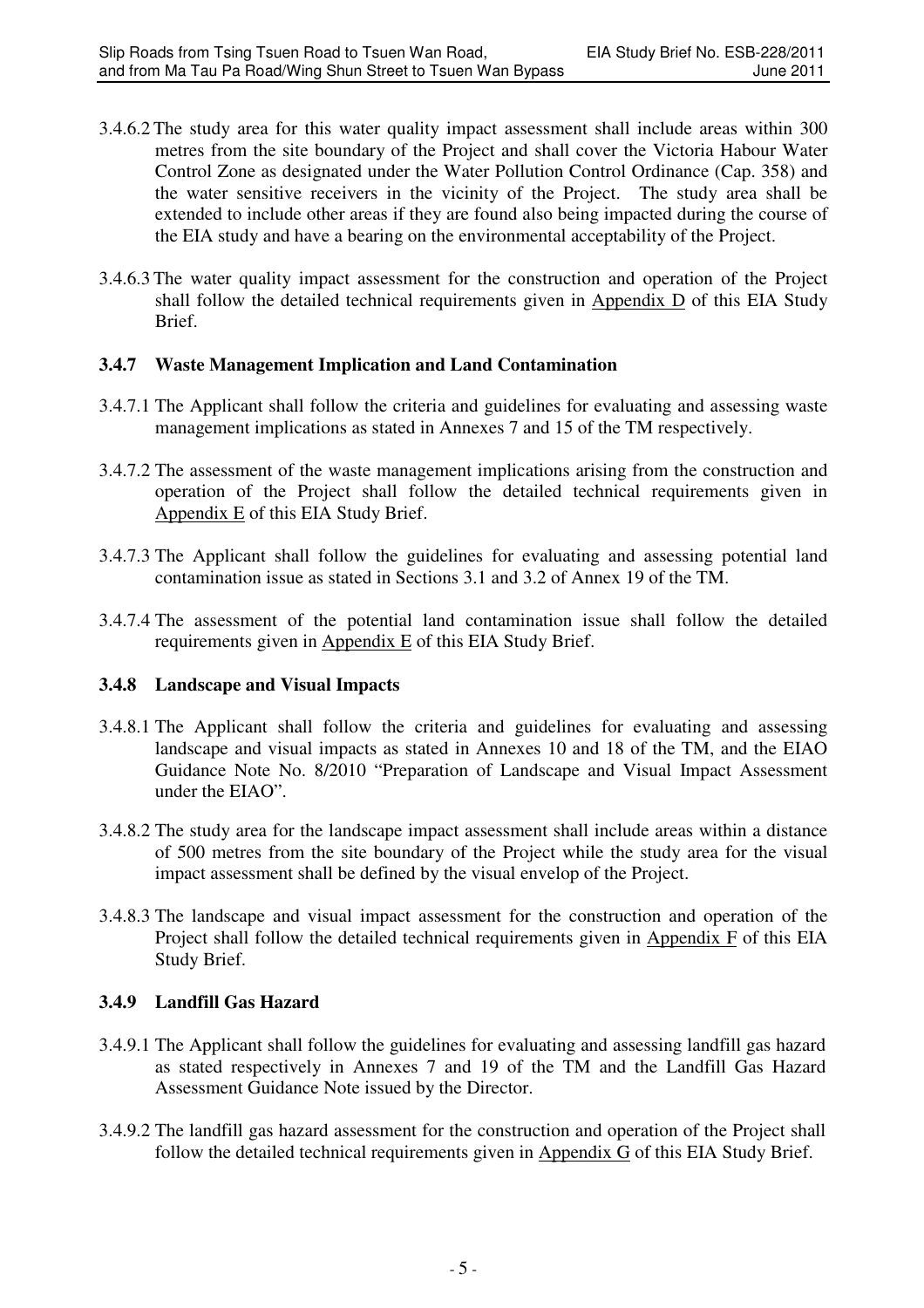### **3.4.10 Summary of Environmental Outcomes**

3.4.10.1 The EIA report shall contain a summary of the key environmental outcomes arising from the EIA study, including estimated population protected from various environmental impacts, environmentally sensitive areas protected, environmentally friendly options considered and incorporated in the preferred option, environmental designs recommended, key environmental problems avoided and environmental benefits of the environmental protection measures recommended.

### **3.4.11 Environmental Monitoring and Audit (EM&A) Requirements**

- 3.4.11.1 The Applicant shall identify and justify in the EIA study whether there is any need for EM&A activities during the construction and operational phases of the Project and, if affirmative, to define the scope of EM&A requirements for the Project in the EIA study.
- 3.4.11.2 Subject to the confirmation of the EIA study findings, the Applicant shall comply with the requirements as stipulated in Annex 21 of the TM. The Applicant shall also propose real-time reporting of monitoring data for the Project through a dedicated internet website.
- 3.4.11.3 The Applicant shall prepare a project implementation schedule (in the form of a checklist as shown in Appendix H of this EIA Study Brief) containing all the EIA study recommendations and mitigation measures with reference to the implementation programme of the Project.

### **4. DURATION OF VALIDITY**

4.1 The Applicant shall notify the Director of the commencement of the EIA study. If the EIA study does not commence within 36 months after the date of issue of this EIA Study Brief, the Applicant shall apply to the Director for a fresh EIA study brief before commencement of the EIA study.

### **5. REPORTING REQUIREMENTS**

- 5.1 In preparing the EIA report, the Applicant shall refer to Annex 11 of the TM for the contents of an EIA report. The Applicant shall also refer to Annex 20 of the TM, which stipulates the guidelines for the review of an EIA report.
- 5.2 The Applicant shall supply the Director with hard and electronic copies of the EIA report and the executive summary in accordance with the requirements given in Appendix I of this EIA Study Brief. The Applicant shall, upon request, make additional copies of the above documents available to the public, subject to payment by the interested parties of full costs of printing.

# **6. OTHER PROCEDURAL REQUIREMENTS**

6.1 If there is any change in the name of Applicant for this EIA Study Brief during the course of the EIA study, the Applicant must notify the Director immediately.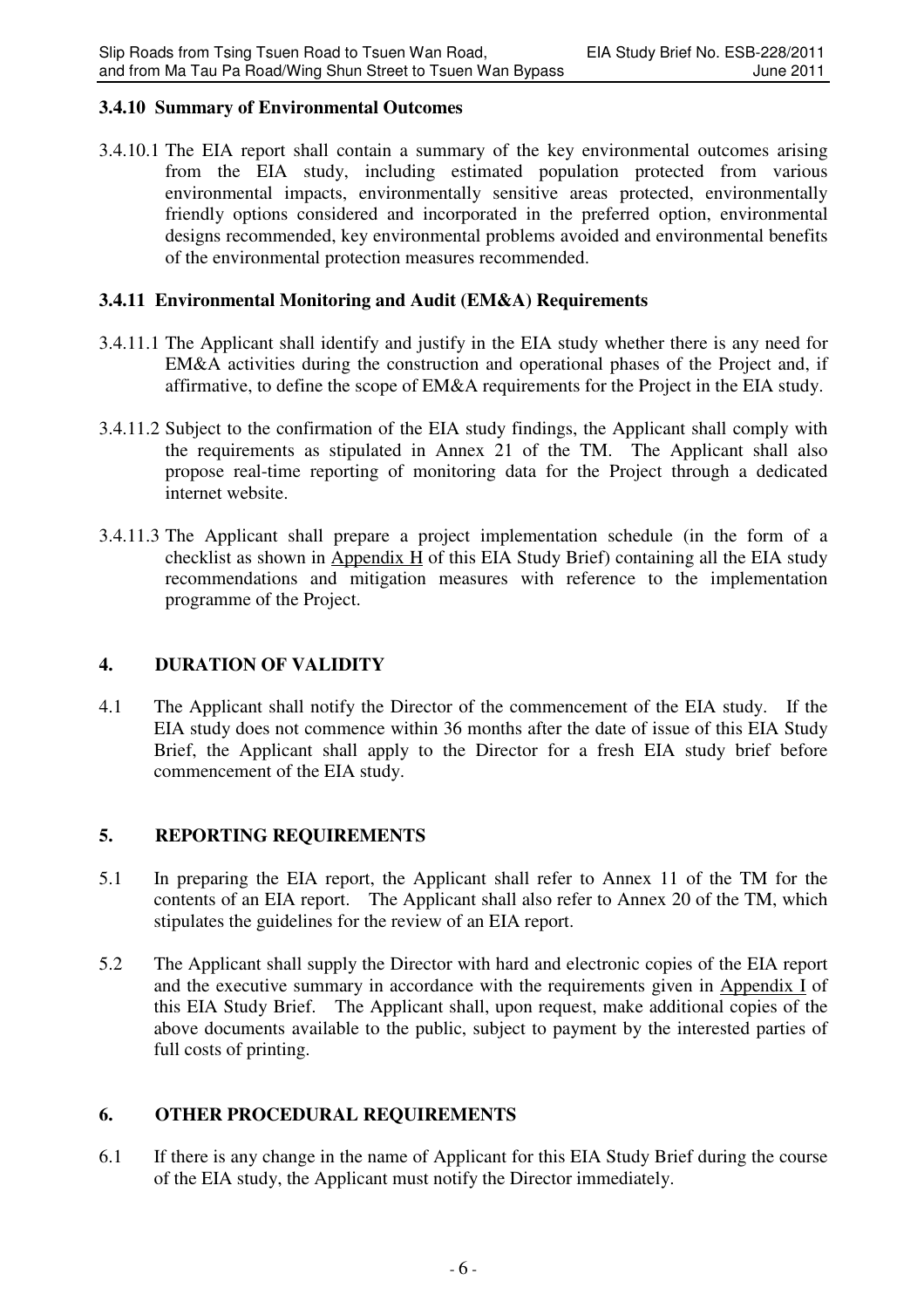6.2 If there is any key change in the scope of the Project mentioned in section 1.2 of this EIA Study Brief and in Project Profile (No. PP-438/2011), the Applicant must seek confirmation from the Director in writing on whether or not the scope of issues covered by this EIA Study Brief can still cover the key changes, and the additional issues, if any, that the EIA study must also address. If the changes to the Project fundamentally alter the key scope of this EIA Study Brief, the Applicant shall apply to the Director for a fresh EIA study brief.

# **7. LIST OF APPENDICES**

7.1 This EIA Study Brief includes the following appendices:

| Appendix A   | - Project Location Plan                                        |
|--------------|----------------------------------------------------------------|
| Appendix B   | - Requirements for Air Quality Impact Assessment               |
| Appendix B-1 | - Guidelines on Choice of Models and Model Parameters          |
| Appendix B-2 | - Guidelines on Assessing the 'TOTAL' Air Quality Impacts      |
| Appendix B-3 | - Guidelines on the Use of Alternative Computer Models in Air  |
|              | <b>Quality Assessment</b>                                      |
| Appendix C   | - Requirements for Noise Impact Assessment                     |
| Appendix D   | - Requirements for Water Quality Impact Assessment             |
| Appendix E   | - Requirements for Assessment of Waste Management Implications |
|              | and Land Contamination                                         |
| Appendix F   | - Requirements for Landscape and Visual Impact Assessment      |
| Appendix G   | - Requirements for Landfill Gas Hazard Assessment              |
| Appendix H   | - Implementation Schedule of Recommended Mitigation Measures   |
| Appendix I   | - Requirements for EIA Report Documents                        |
|              |                                                                |

--- END OF EIA STUDY BRIEF ---

June 2011 Environmental Assessment Division Environmental Protection Department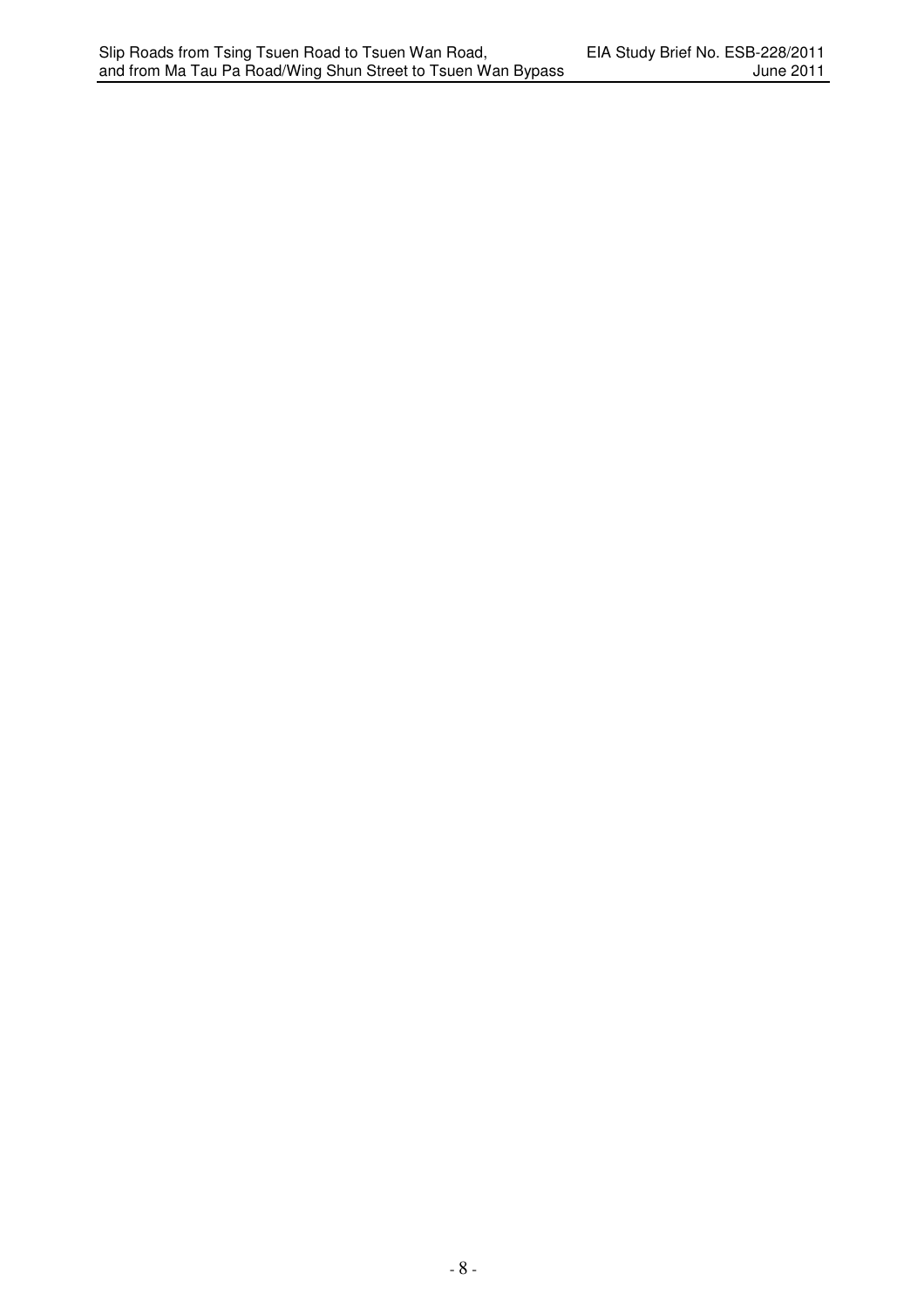# **Appendix B**

# **Requirements for Air Quality Impact Assessment**

The air quality impact assessment shall include the following:

- 1. Background and Analysis of Activities
	- (i) Provision of background information relating to air quality issues relevant to the Project, e.g. description of the types of activities of the Project that may affect air quality during construction and operational stages of the Project.
	- (ii) Provision of an account, where appropriate, of the consideration/measures that have been taken into consideration in the planning of the Project to abate the air pollution impact. The Applicant shall consider alternative construction methods, phasing programmes and alternative modes of operation to minimise the construction and operational air quality impact respectively.
	- (iii) Presentation of background air quality levels in the study area for the purpose of evaluating cumulative air quality impacts during construction and operational stages of the Project. If PATH model is used to estimate the background air quality, details for the estimation of the emission sources to be adopted in the model runs should be clearly presented.

### 2. Identification of Air Sensitive Receivers (ASRs) and Examination of Emission/ Dispersion Characteristics

- (i) Identification and description of existing, planned and committed ASRs that would likely be affected by the Project, including those earmarked on the relevant Outline Zoning Plans, Development Permission Area Plans, Outline Development Plans, Layout Plans and other relevant published land use plans, including plans and drawings published by Lands Department and any land use and development applications approved by the Town Planning Board. The Applicant shall select the assessment points of the identified ASRs that represent the worst impact point of these ASRs. A map clearly showing the location and description such as name of buildings, their uses and height of the selected assessment points shall be given. The separation distances of these ASRs from the nearest emission sources shall also be given.
- (ii) Provision of a list of air pollution emission sources, including any nearby emission sources which are likely to have impact related to the Project based on the analysis of the construction and operation activities in section 1 above. Examples of construction stage emission sources include stock piling, blasting, concrete batching, material handling and vehicular movements on unpaved haul roads on site. Examples of operational stage emission sources include vehicular emissions from open roads and portals. Confirmation regarding the validity of assumptions and the magnitude of activities (e.g. volume of construction material to be handled, traffic mix and volume on a road) shall be obtained from the relevant government departments/authorities and documented.
- (iii) Identification of chimneys and obtainment of relevant chimney emission data in the study area by carrying out a survey for assessing the cumulative air quality impact of air pollutants through chimneys. The Applicant shall ensure and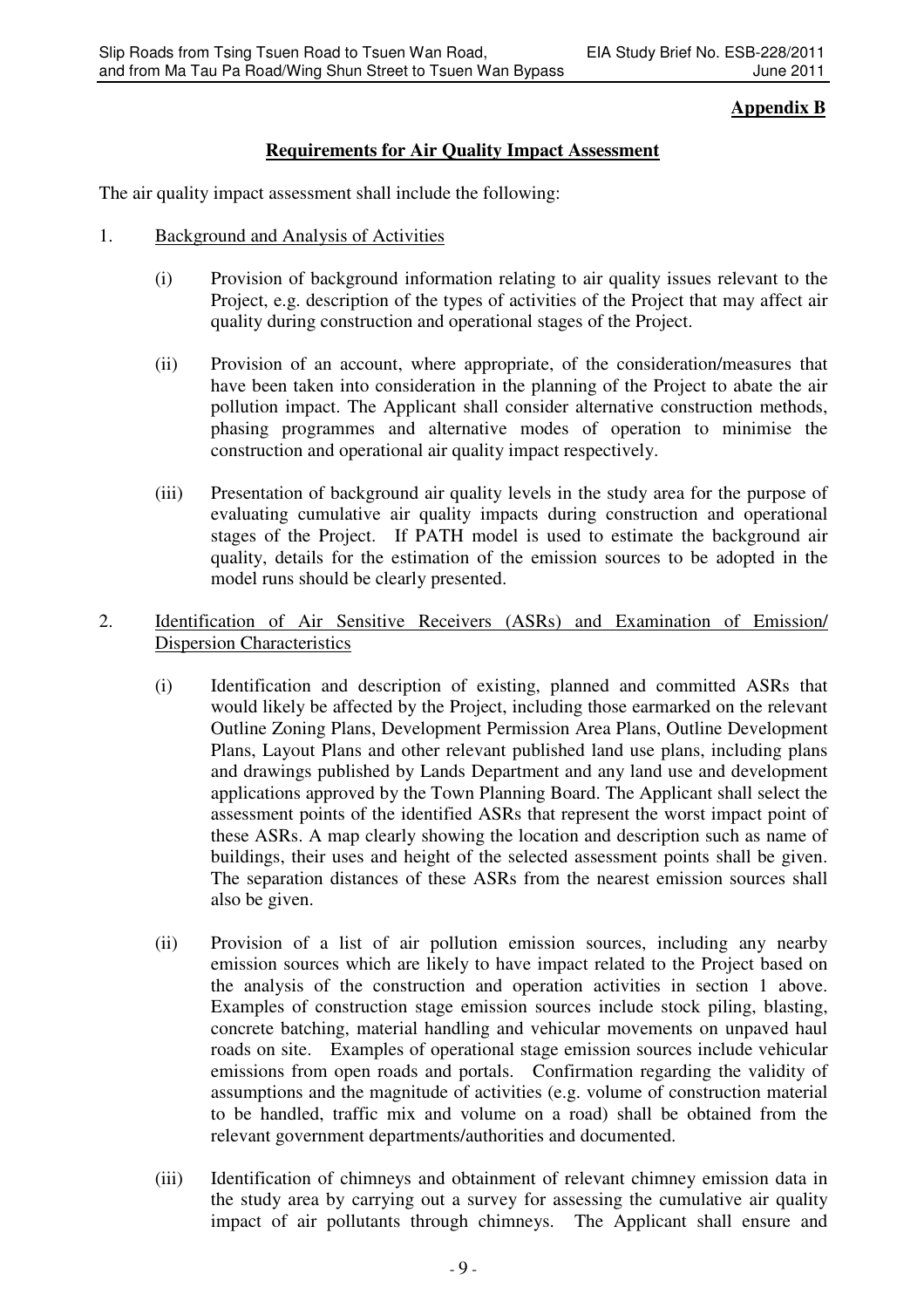confirm that the chimney emission data used in their assessment have been validated and updated by their own survey. If there are any errors subsequently found in their chimney emission data used, the Applicant shall be fully responsible and the submission may be invalidated.

(iv) The emissions from any concurrent projects identified as relevant during the course of the EIA study shall be taken into account as contributing towards the overall cumulative air quality impact. The impact as affecting the existing, committed and planned ASRs within the study area shall be assessed, based on the best information available at the time of assessment.

### 3. Construction Phase Air Quality Impact

- (i) The Applicant shall follow the requirements stipulated under the Air Pollution Control (Construction Dust) Regulation to ensure that construction dust impacts are controlled within the relevant standards as stipulated in section 1 of Annex 4 of the TM.
- (ii) If the Applicant anticipates that the Project will give rise to significant construction dust impacts likely to exceed recommended limits in the TM at the ASRs despite the incorporation of the dust control measures proposed, a quantitative assessment shall be carried out to evaluate the construction dust impact at the identified ASRs. The Applicant shall follow the methodology set out in section 5 below when carrying out the quantitative assessment. A monitoring and audit programme for the construction phase of the Project shall be devised to verify the effectiveness of the control measures proposed so as to ensure proper construction dust control.

# 4. Operational Phase Air Quality Impact

- (i) The Applicant shall calculate the expected air pollutant concentrations at the identified ASRs based on an assumed reasonably worst-case scenario. The evaluation shall be based on the strength of the emission sources identified in section 2 above. The Applicant shall follow the methodology set out in section 5 below when carrying out the assessment.
- (ii) The air pollution impacts of future road traffic shall be calculated based on the highest emission strength from the road within the next 15 years upon commencement of operation of the proposed road. The Applicant shall demonstrate that the selected year of assessment represents the highest emission scenario given the combination of vehicular emission factors and traffic flow for the selected year. The Applicant shall propose any Fleet Average Emission Factors used in the assessment. If necessary, the Fleet Average Emission Factors shall be determined by a motor vehicle emission model such as EMFAC-HK model and documented in the EIA report. The traffic flow data and assumptions, such as the exhaust technology fractions, vehicle age/population distribution, traffic forecast and speed fractions, that are used in the assessment shall be presented in the form of both summary table(s) and graph(s).
- (iii) If vehicle tunnels and/or full enclosures are proposed in the Project, it is the responsibility of the Applicant to ensure that the air quality inside these proposed structures shall comply with EPD's "Practice Note on Control of Air Pollution in Vehicle Tunnels". When assessing air quality impact due to emissions from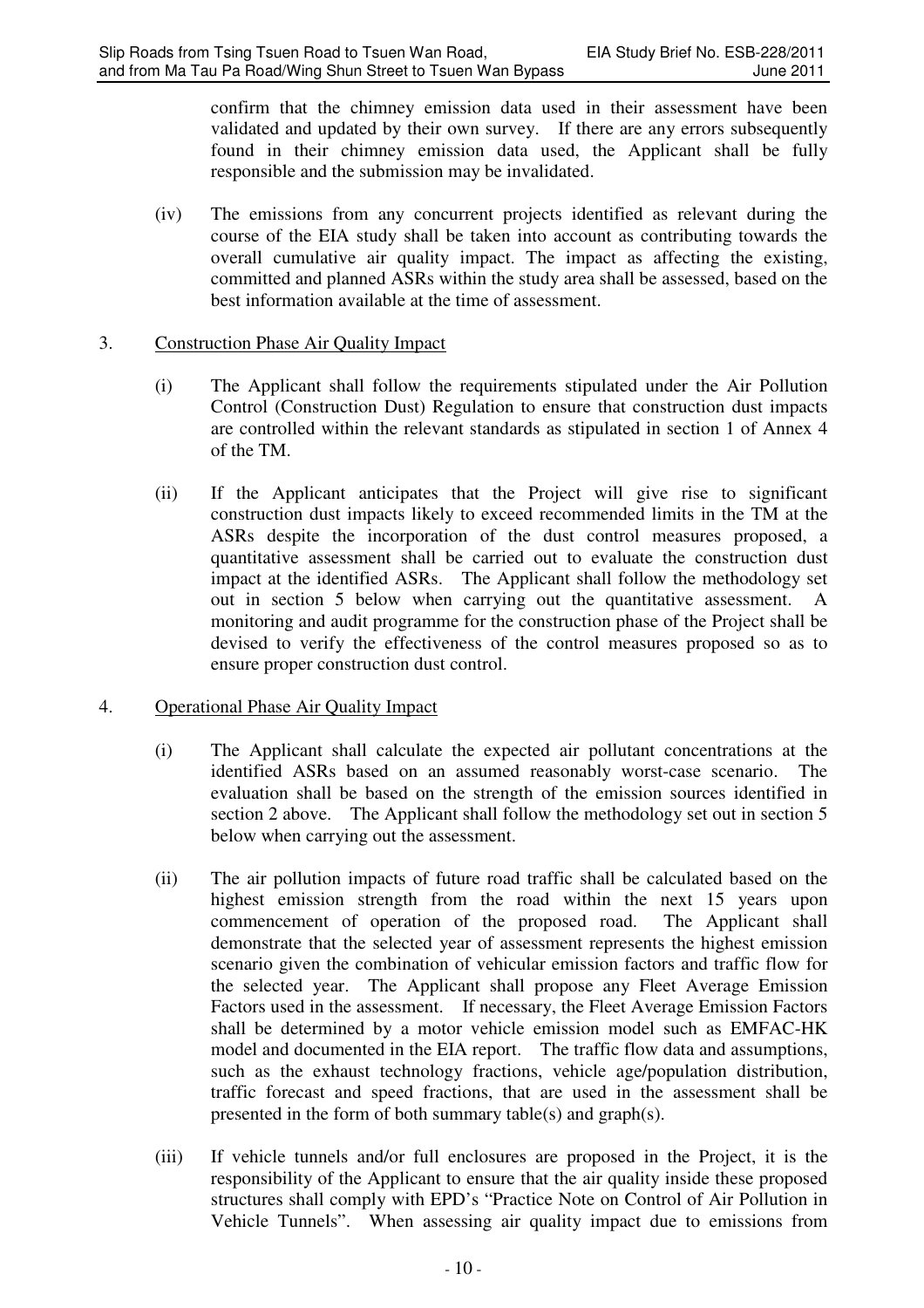tunnels/full enclosures, the Applicant shall ensure prior agreement with the relevant ventilation design engineer over the amount and the types/kinds of pollutants emitted from these full enclosures; and such assumptions shall be clearly and properly documented in the EIA report.

(iv) A monitoring and audit programme for the operational phase of the Project shall be devised to verify the effectiveness of the control measures proposed so as to ensure proper control of operational air quality impacts.

### 5. Quantitative Assessment Methodology

- (i) The Applicant shall conduct the quantitative assessment by applying the general principles enunciated in the modelling guidelines in Appendices B-1 to B-3 while making allowance for the specific characteristic of the Project. Calculation of the pollutant emission rates for input to the model and a map showing the road links shall be presented in the EIA report. The Applicant shall ensure consistency between the text description and the model files at every stage of submissions for review.
- (ii) The Applicant shall identify the key/representative air pollution parameters (types of pollutants and the averaging time concentrations) to be evaluated and provide explanation for selecting these parameters for assessing the impact of the Project. Ozone Limiting Method (OLM) or Discrete Parcel Method (DPM) or other appropriate method shall be used to estimate the conversion ratio of NOx to  $NO<sub>2</sub>$ if  $NO<sub>2</sub>$  has been identified as a key/representative air pollutant.
- (iii) The Applicant shall calculate the cumulative air quality impact at the identified ASRs and compare these results against the criteria set out in section 1 of Annex 4 in the TM. The predicted air quality impacts (both unmitigated and mitigated) shall be presented in the form of summary table(s) and pollution contours, to be evaluated against the relevant air quality standards and on any effect they may have on the land use implications. Plans of a suitable scale shall be used to present pollution contours to allow buffer distance requirements to be determined properly.
- (iv) If there are any direct technical noise remedies recommended in the study, the air quality implication due to these technical remedies shall be assessed. For instance, if barriers that may affect dispersion of air pollutants are proposed, then the implications of such remedies on air quality impact shall be assessed. If noise enclosure is proposed, then portal emissions of the enclosed road section and air quality inside the enclosed road section shall also be addressed. The Applicant shall highlight clearly the locations and types of agreed noise mitigating measures (where applicable), be they noise barriers, road enclosures and their portals, and affected ASR's, on contour maps for reference.

# 6. Mitigation Measures for Non-compliance

The Applicant shall propose remedies and mitigating measures where the predicted air quality impact exceeds the criteria set in section 1 of Annex 4 in the TM. These measures and any constraints on future land use planning shall be agreed with the relevant government departments/authorities and documented. The Applicant shall demonstrate quantitatively whether the residual impacts after incorporation of the proposed mitigating measures will comply with the criteria stipulated in section 1 of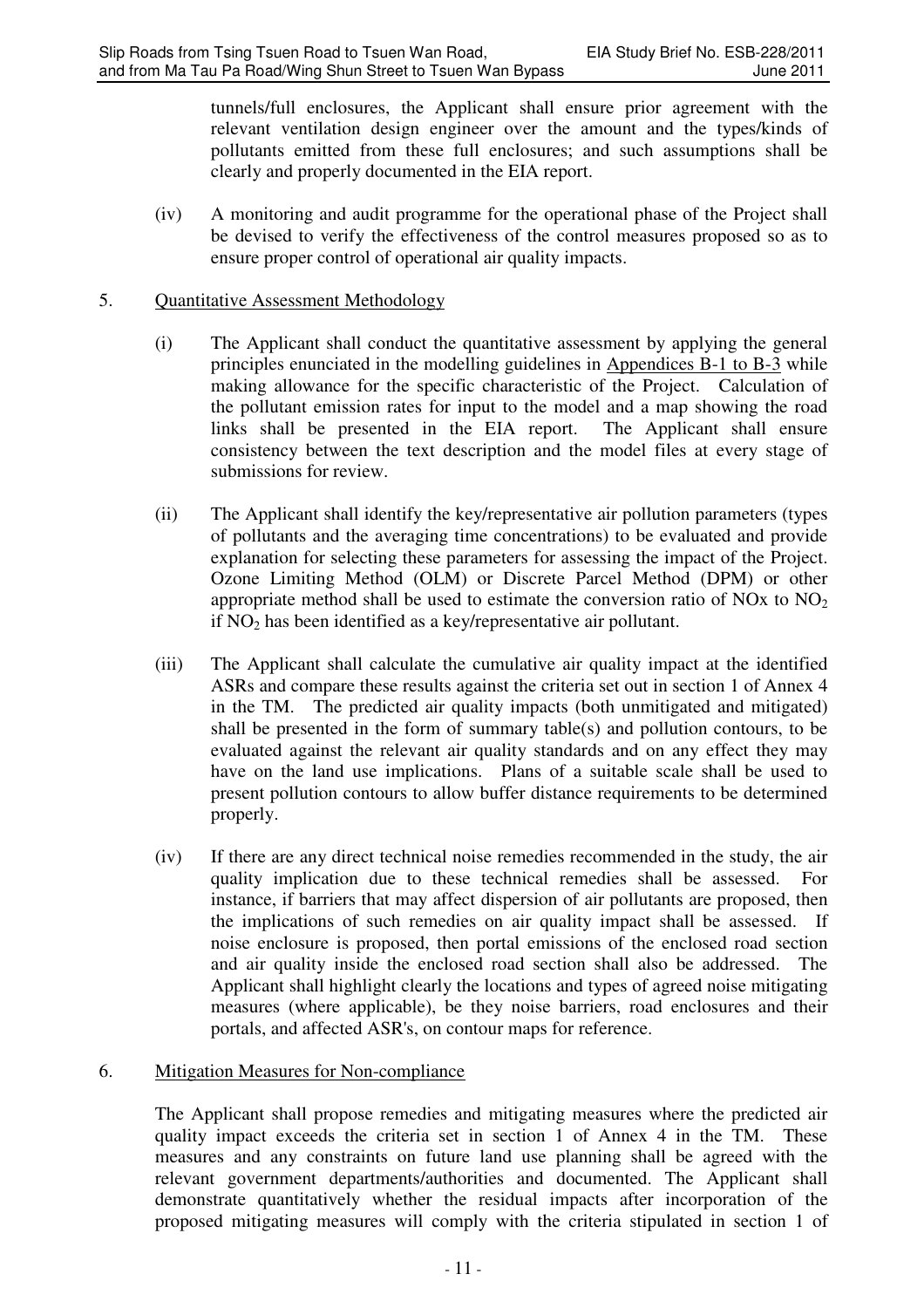Annex 4 in the TM.

# 7. Submission of Model Files

Input and output file(s) of model run(s) including those files for generating the pollution contours and emission calculations work sheets shall be submitted to the Director in electronic format together with the submission of the EIA report.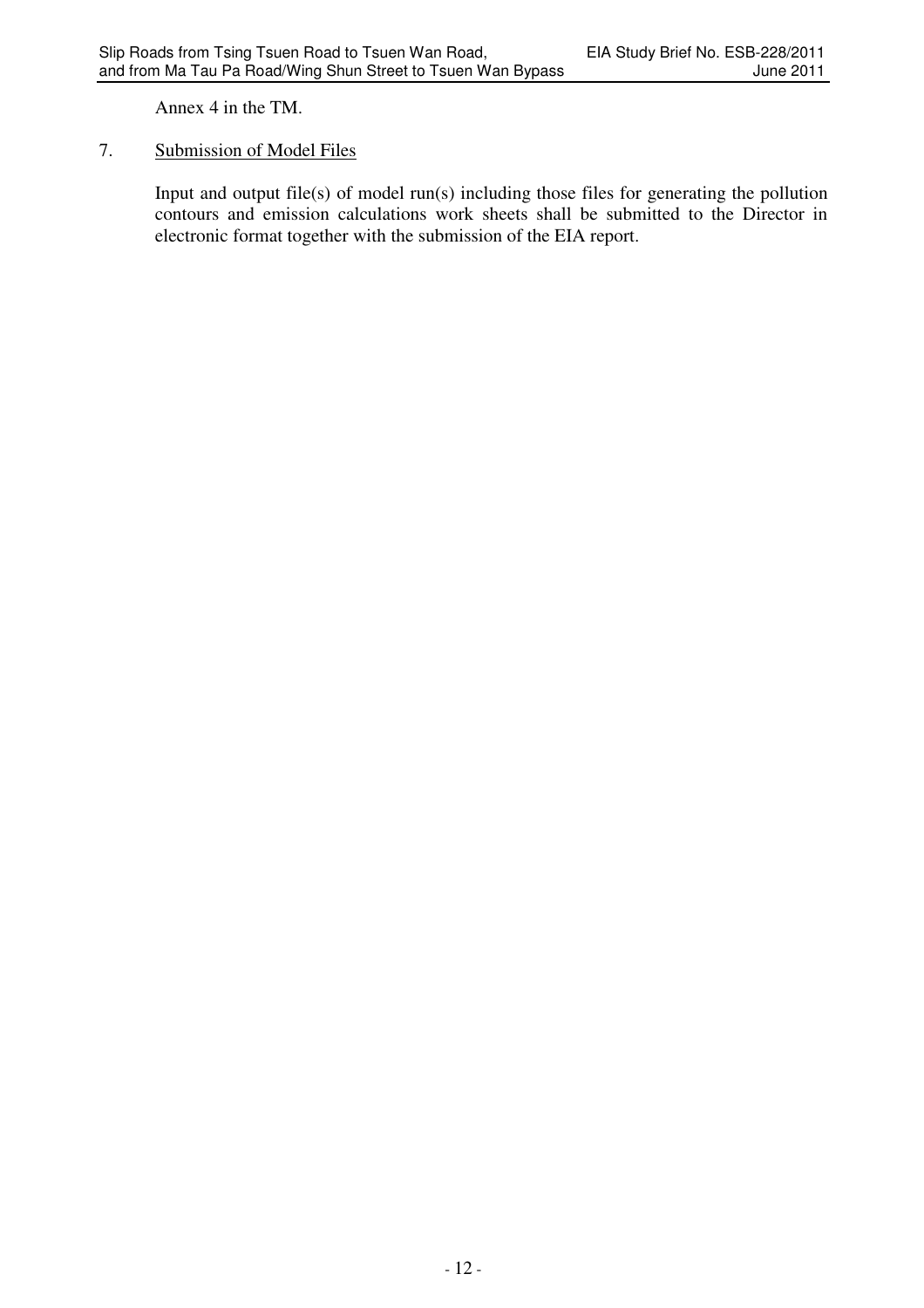# **Appendix B-1**

## **Guidelines on Choice of Models and Model Parameters**

*[The information contained in this Appendix is only meant to assist the Applicant in performing the air quality assessment. The Applicant must exercise professional judgment in applying this general information for the Project.]*

### **1. Introduction**

1.1 To expedite the review process by the Authority and to assist project proponents or environmental consultants with the conduct of air quality modelling exercise which are frequently called for as part of environmental impact assessment studies, this paper describes the usage and requirements of a few commonly used air quality models.

### **2. Choice of Models**

2.1 The models which have been most commonly used in air quality impact assessments, due partly to their ease of use and partly to the quick turn-around time for results, are of Gaussian type and designed for use in simple terrain under uniform wind flow. There are circumstances when these models are not suitable for ambient concentration estimates and other types of models such as physical, numerical or mesoscale models will have to be used. In situations where topographic, terrain or obstruction effects are minimal between source and receptor, the following Gaussian models can be used to estimate the near-field impacts of a number of source types including dust, traffic and industrial emissions.

| Model<br>Applications                                                                                        |                                                                            |  |  |  |
|--------------------------------------------------------------------------------------------------------------|----------------------------------------------------------------------------|--|--|--|
| FDM                                                                                                          | for evaluating fugitive and open dust source impacts (point, line and area |  |  |  |
| sources)                                                                                                     |                                                                            |  |  |  |
| CALINE4<br>for evaluating mobile traffic emission impacts (line sources)                                     |                                                                            |  |  |  |
| for evaluating industrial chimney releases as well as area and volumetric<br>ISCST3                          |                                                                            |  |  |  |
| sources (point, area and volume sources); line sources can be<br>approximated by a number of volume sources. |                                                                            |  |  |  |

These frequently used models are also referred to as Schedule 1 models (see attached list).

- 2.2 Note that both FDM and CALINE4 have a height limit on elevated sources (20m and 10m, respectively). Source of elevation above these limits will have to be modelled using the ISCST3 model or suitable alternative models. In using the latter, reference should be made to the "Guidelines on the Use of Alternative Computer Models in Air Quality Assessment" in Appendix B-3.
- 2.3 The models can be used to estimate both short-term (hourly and daily average) and long-term (annual average) ambient concentrations of air pollutants. The model results, obtained using appropriate model parameters (refer to section 3) and assumptions, allow direct comparison with the relevant air quality standards such as the Air Quality Objectives (AQOs) for the relevant pollutant and time averaging period.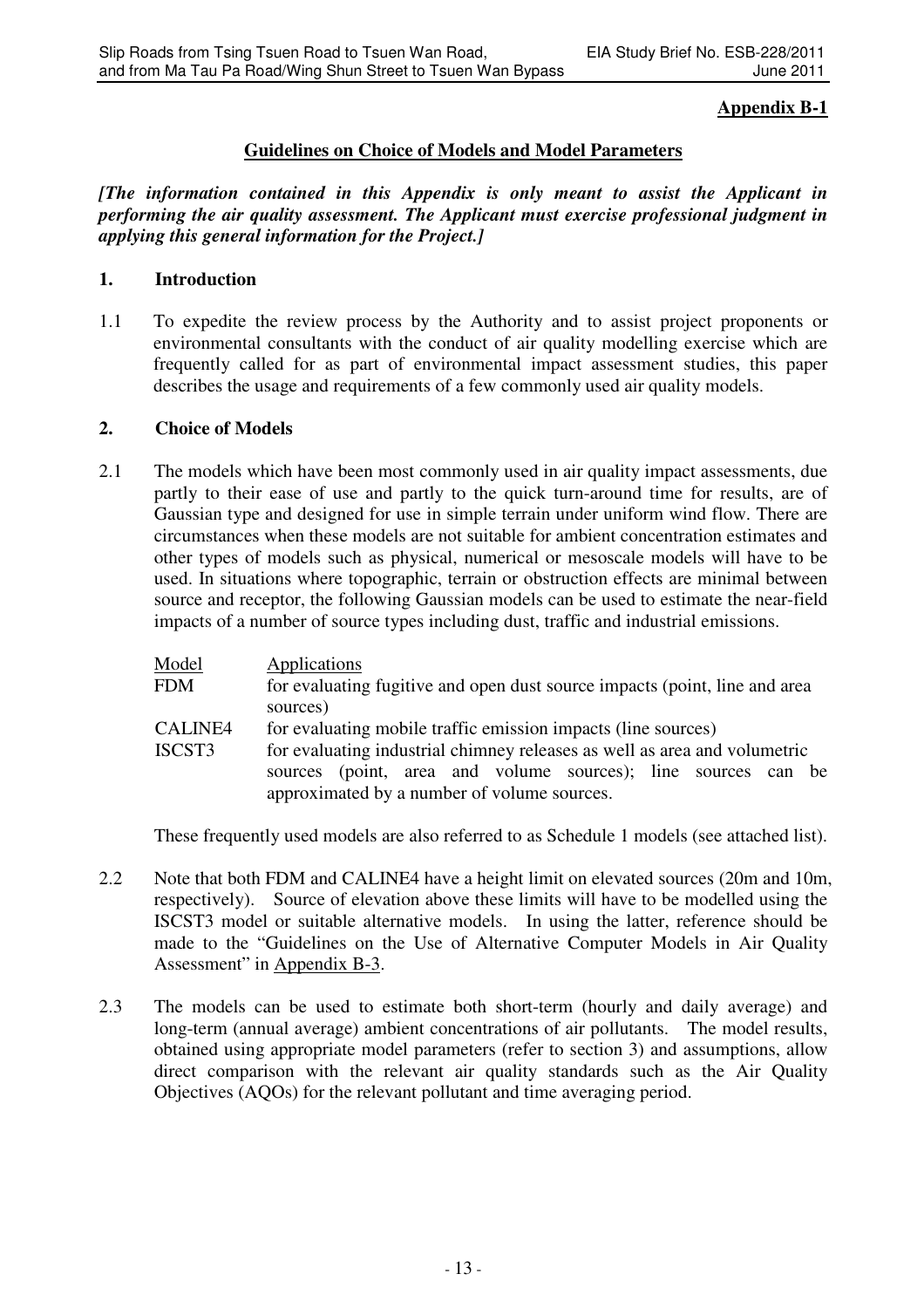## **3 Model Input Requirements**

## 3.1 Meteorological Data

- 3.1.1 At least 1 year of recent meteorological data (including wind speed, wind direction, stability class, ambient temperature and mixing height) from a weather station either closest to or having similar characteristics as the study site should be used to determine the highest short-term (hourly, daily) and long-term (annual) impacts at identified air sensitive receivers in that period. The amount of valid data for the period should be no less than 90 percent.
- 3.1.2 Alternatively, the meteorological conditions as listed below can be used to examine the worst case short-term impacts:

Day time: stability class D; wind speed 1 m/s (at 10m height); worst case wind angle; mixing height 500 m

Night time: stability class F; wind speed 1 m/s (at 10m height); worst case wind angle; mixing height 500 m

This is a common practice with using the CALINE4 model due to its inability to handle lengthy data set.

- 3.1.3 For situations where, for example, (i) the model (such as CALINE4) does not allow easy handling of one full year of meteorological data; or (ii) model run time is a concern, the followings can be adopted in order to determine the daily and annual average impacts:
	- (i) perform a frequency occurrence analysis of one year of meteorological data to determine the actual wind speed (to the nearest unit of m/s), wind direction (to the nearest 10°) and stability (classes A to F) combinations and their frequency of occurrence;
	- (ii) determine the short term hourly impact under all of the identified wind speed, wind direction and stability combinations; and
	- (iii) apply the frequency data with the short term results to determine the long term (daily /annual) impacts.

Apart from the above, any alternative approach that will capture the worst possible impact values (both short term and long term) may also be considered.

- 3.1.4 Note that the anemometer height (relative to a datum same for the sources and receptors) at which wind speed measurements were taken at a selected station should be correctly entered in the model. These measuring positions can vary greatly from station to station and the vertical wind profile employed in the model can be grossly distorted from the real case if incorrect anemometer height is used. This will lead to unreliable concentration estimates.
- 3.1.5 An additional parameter, namely, the standard deviation of wind direction,  $\sigma_{\theta}$ , needs to be provided as input to the CALINE4 model. Typical values of  $\sigma \circ$  range from 12<sup>o</sup> for rural areas to 24° for highly urbanised areas under 'D' class stability. For semi-rural such as new development areas,  $18^\circ$  is more appropriate under the same stability condition. The following reference can be consulted for typical ranges of standard deviation of wind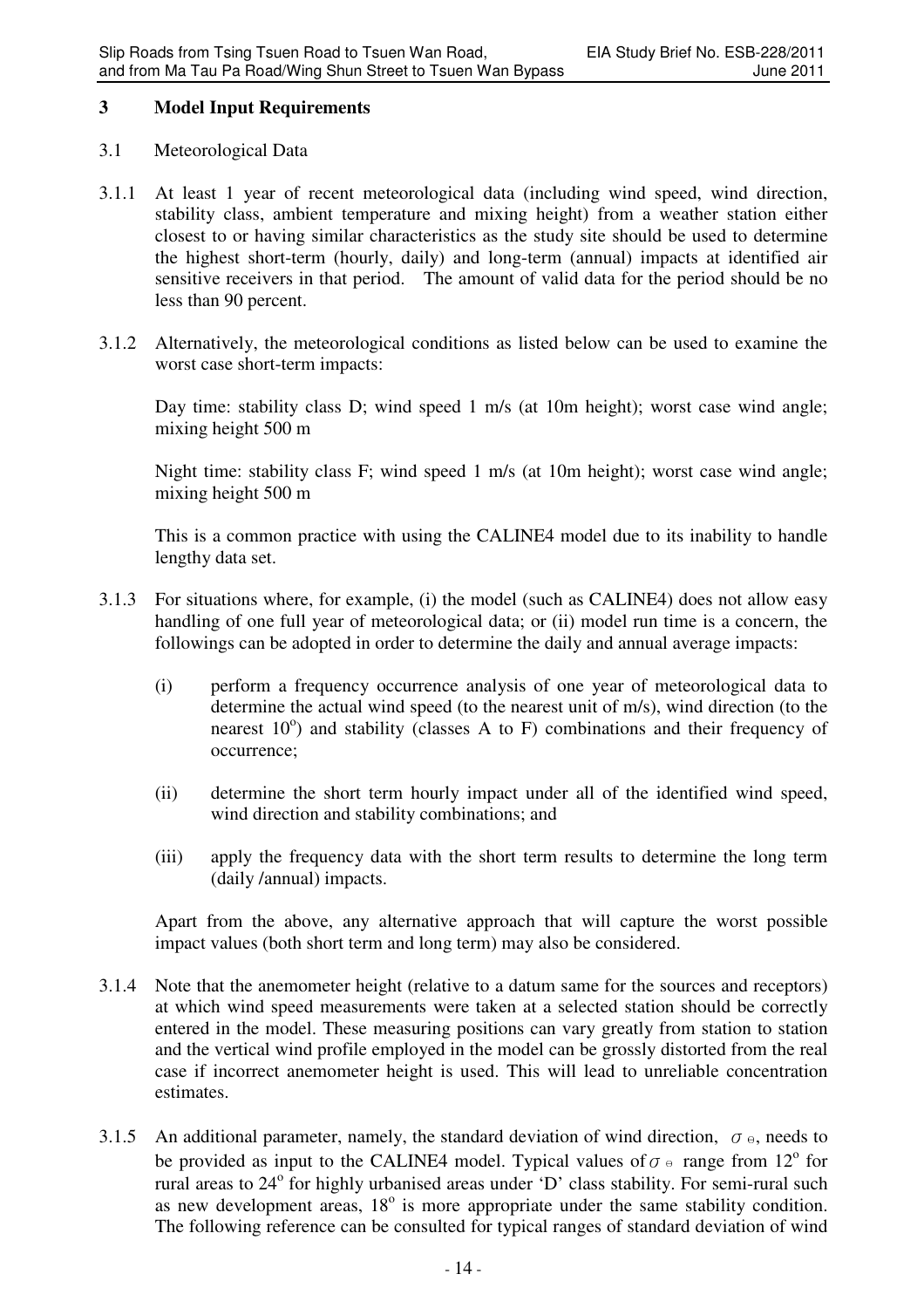direction under different stability categories and surface roughness conditions.

*Ref.(1): Guideline On Air Quality Models (Revised), EPA-450/2-78-027R, United States Environmental Protection Agency, July 1986.* 

3.2 Emission Sources

All the identified sources relevant to a process plant or a study site should be entered in the model and the emission estimated based on emission factors compiled in the AP-42 (Ref. 2) or other suitable references. The relevant sections of AP-42 and any parameters or assumptions used in deriving the emission rates (in units  $g/s$ ,  $g/s/m$  or  $g/s/m<sup>2</sup>$ ) as required by the model should be clearly stated for verification. The physical dimensions, location, release height and any other emission characteristics such as efflux conditions and emission pattern of the sources input to the model should also correspond to site data.

If the emission of a source varies with wind speed, the wind speed-dependent factor should be entered.

*Ref.(2): Compilation of Air Pollutant Emission Factors, AP-42, 5th Edition, United States Environmental Protection Agency, January 1995*.

3.3 Urban/Rural Classification

Emission sources may be located in a variety of settings. For modelling purposes these are classed as either rural or urban so as to reflect the enhanced mixing that occurs over urban areas due to the presence of buildings and urban heat effects. The selection of either rural or urban dispersion coefficients in a specific application should follow a land use classification procedure. If the land use types including industrial, commercial and residential uses account for 50% or more of an area within 3 km radius from the source, the site is classified as urban; otherwise, it is classed as rural.

3.4 Surface Roughness Height

This parameter is closely related to the land use characteristics of a study area and associated with the roughness element height. As a first approximation, the surface roughness can be estimated as 3 to 10 percent of the average height of physical structures. Typical values used for urban and new development areas are 370 cm and 100 cm, respectively.

### 3.5 Receptors

These include discrete receptors representing all the identified air sensitive receivers at their appropriate locations and elevations and any other discrete or grid receptors for supplementary information. A receptor grid, whether Cartesian or Polar, may be used to generate results for contour outputs.

### 3.6 Particle Size Classes

In evaluating the impacts of dust-emitting activities, suitable dust size categories relevant to the dust sources concerned with reasonable breakdown in TSP ( $<$  30  $\mu$  m) and RSP ( $<$ 10  $\mu$  m) compositions should be used.

 $3.7$  NO<sub>2</sub> to NO<sub>x</sub> Ratio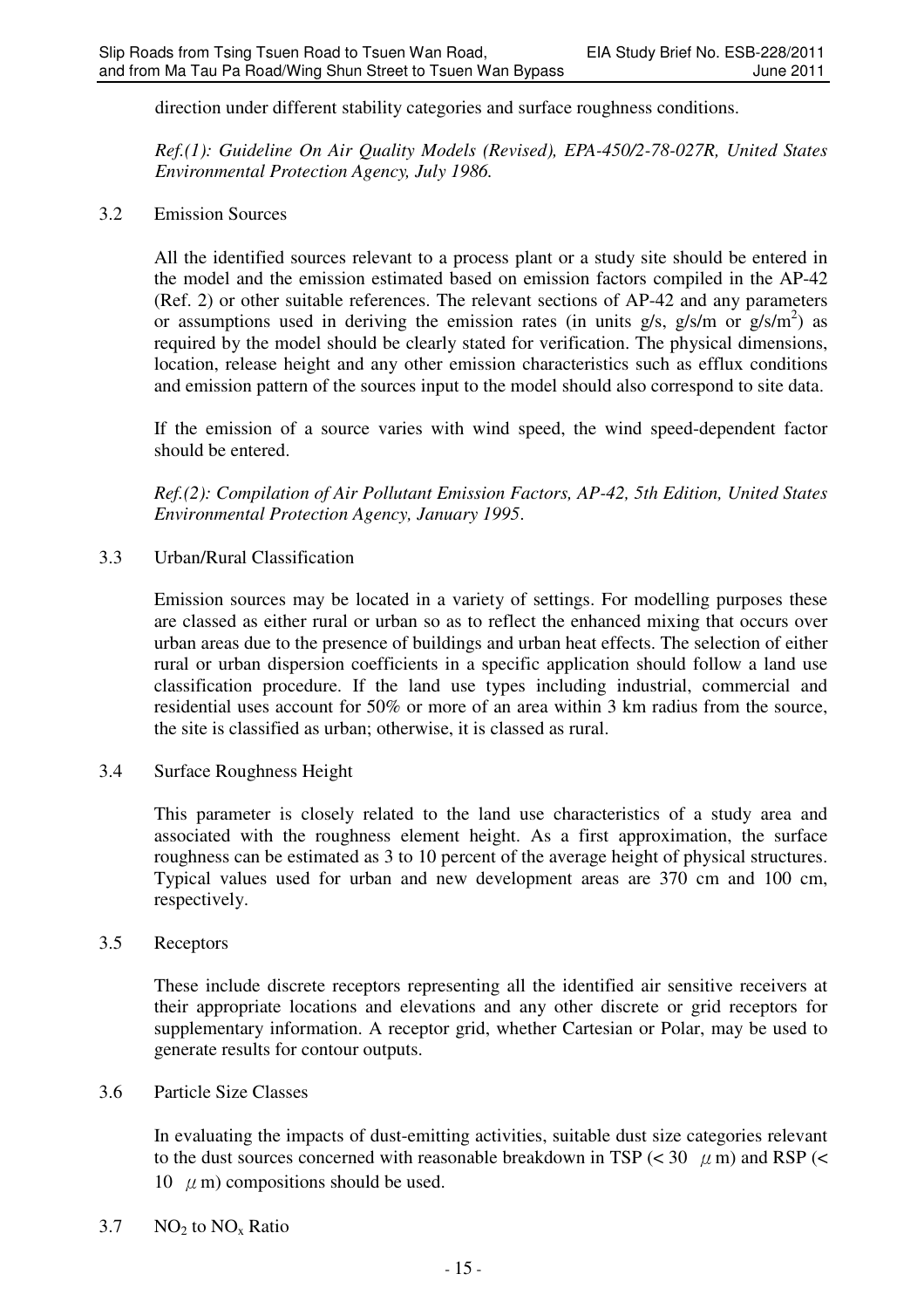The conversion of  $NO_x$  to  $NO_2$  is a result of a series of complex photochemical reactions and has implications on the prediction of near field impacts of traffic emissions. Until further data are available, three approaches are currently acceptable in the determination of  $NO<sub>2</sub>$ :

- (i) Ambient Ratio Method (ARM) assuming 20% of  $NO<sub>x</sub>$  to be  $NO<sub>2</sub>$ ; or
- (ii) Discrete Parcel Method (DPM, available in the CALINE4 model); or
- (iii) Ozone Limiting Method (OLM) assuming the tailpipe  $NO<sub>2</sub>$  emission to be 7.5% of NO<sub>x</sub> and the background ozone concentration to be in the range of 57 to 68  $\mu$ g/m3 depending on the land use type (see also the Environmental Protection Department (EPD) reference paper "Guidelines on Assessing the 'TOTAL' Air Quality Impacts" in Appendix B-2).

# 3.8 Odour Impact

In assessing odour impacts, a much shorter time-averaging period of 5 seconds is required due to the shorter exposure period tolerable by human receptors. Conversion of model computed hourly average results to 5-second values is therefore necessary to enable comparison against recommended standard. The hourly concentration is first converted to 3-minute average value according to a power law relationship which is stability dependent (Ref. 3) and a result of the statistical nature of atmospheric turbulence. Another conversion factor (10 for unstable conditions and 5 for neutral to stable conditions) is then applied to convert the 3-minute average to 5-second average (Ref. 4). In summary, to convert the hourly results to 5-second averages, the following factors can be applied:

| <b>Stability Category</b> | 1-hour to 5-sec Conversion Factor |
|---------------------------|-----------------------------------|
| A & B                     | 45                                |
| C                         | フフ                                |
| D                         |                                   |
| $E \& F$                  |                                   |

Under 'D' class stability, the 5-second concentration is approximately 10 times the hourly average result. Note, however, that the combined use of such conversion factors together with the ISCST results may not be suitable for assessing the extreme close-up impacts of odour sources.

*Ref.(3): Richard A. Duffee, Martha A. O'Brien and Ned Ostojic, 'Odor Modeling – Why and How', Recent Developments and Current Practices in Odor Regulations, Controls and Technology, Air & Waste Management Association, 1991.* 

*Ref.(4): A.W.C. Keddie, 'Dispersion of Odours', Odour Control – A Concise Guide, Warren Spring Laboratory, 1980.* 

# 3.9 Plume Rise Options

The ISCST3 model provides by default a list of the U.S. regulatory options for concentration calculations. These are all applicable to the Hong Kong situations except for the 'Final Plume Rise' option. As the distance between sources and receptors are generally fairly close, the non-regulatory option of 'Gradual Plume Rise' should be used instead to give more accurate estimate of near-field impacts due to plume emission. However, the 'Final Plume Rise' option may still be used for assessing the impacts of distant sources.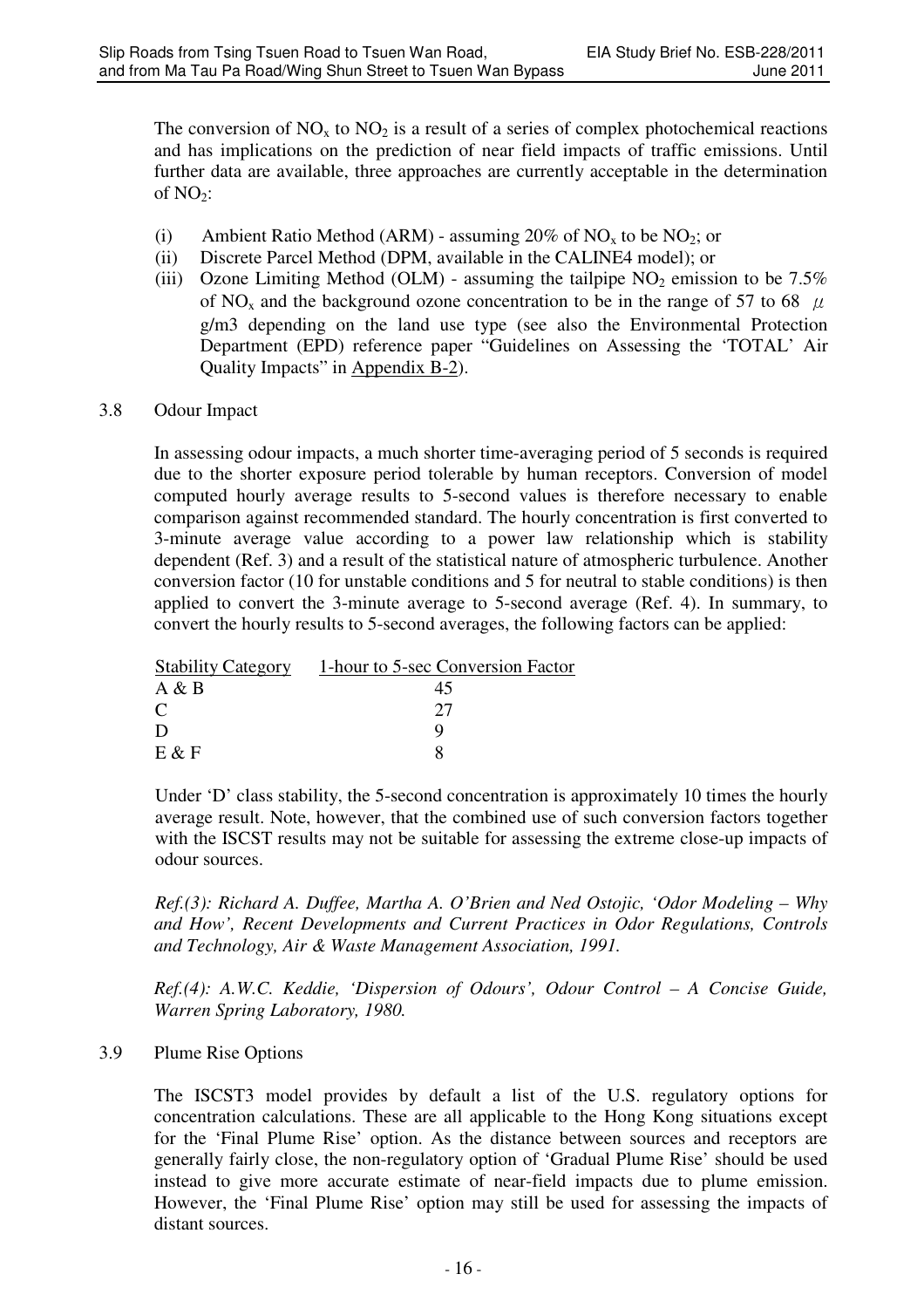### 3.10 Portal Emissions

These include traffic emissions from tunnel portals and any other similar openings and are generally modelled as volume sources according to the PIARC 91 (or more up-to-date version) recommendations (Ref. 5, section III.2). For emissions arising from underpasses or any horizontal openings of the like, these are treated as area or point sources depending on the source physical dimensions. In all these situations, the ISCST3 model or more sophisticated models will have to be used instead of the CALINE4 model. In the case of portal emissions with significant horizontal exit velocity which cannot be handled by the ISCST3 model, the impacts may be estimated by the TOP model (Ref. 6) or any other suitable models subject to prior agreement with EPD. The EPD's "Guidelines on the Use of Alternative Computer Models in Air Quality Assessment" should also be referred to in Appendix B-3.

*Ref.(5): XIXth World Road Congress Report, Permanent International Association of Road Congresses (PIARC), 1991.* 

*Ref.(6): N. Ukegunchi, H. Okamoto and Y. Ide "Prediction of vehicular emission pollution around a tunnel mouth", Proceedings 4th International Clean Air Congress, pp. 205-207, Tokyo, 1977.* 

3.11 Background Concentrations

Background concentrations are required to account for far-field sources which cannot be estimated by the model. These values, to be used in conjunction with model results for assessing the total impacts, should be based on long term average of monitoring data at location representative of the study site. Please make reference to the paper "Guidelines on Assessing the 'TOTAL' Air Quality Impacts" in Appendix B-2 for further information.

# 3.12 Output

The highest short-term and long-term averages of pollutant concentrations at prescribed receptor locations are output by the model and to be compared against the relevant air quality standards specified for the relevant pollutant. Contours of pollutant concentration are also required for indicating the general impacts of emissions over a study area.

Copies of model files in electronic format should also be provided for EPD's reference.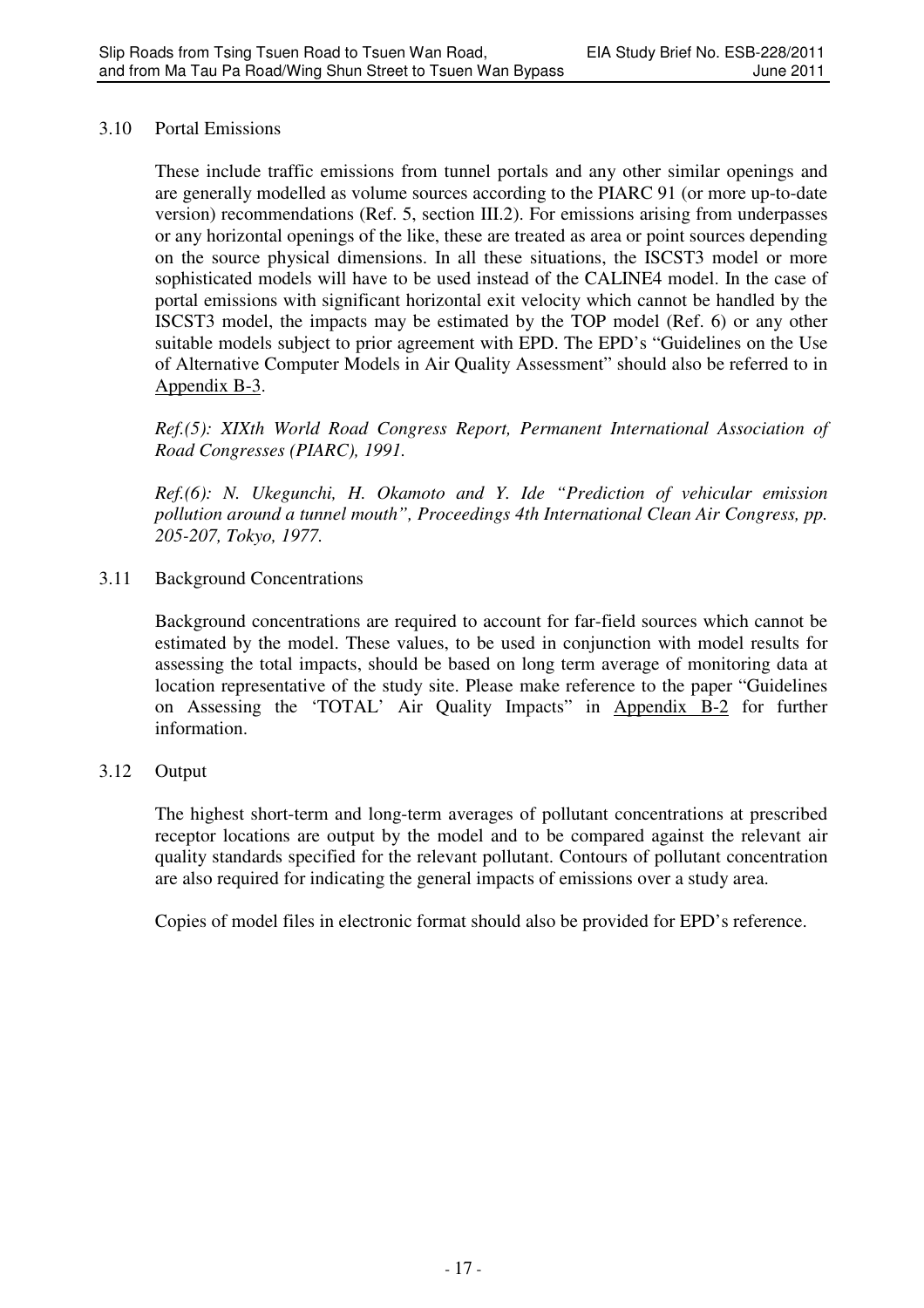---------------------------------------------------------------------------------------------------------------------

# **Schedule 1**

### **Air Quality Models Generally Accepted by Hong Kong Environmental Protection Department for Regulatory Applications as at 1 July 1998\***

**Industrial Source Complex Dispersion Model - Short Term Version 3 (ISCST3)** or the latest version developed by U.S. Environmental Protection Agency

**California Line Source Dispersion Model Version 4 (CALINE4)** or the latest version developed by Department of Transportation, State of California, U.S.A.

**Fugitive Dust Model (FDM)** or the latest version developed by U.S. Environmental Protection Agency

---------------------------------------------------------------------------------------------------------------------

EPD is continually reviewing the latest development in air quality models and will update this Schedule accordingly.

- END -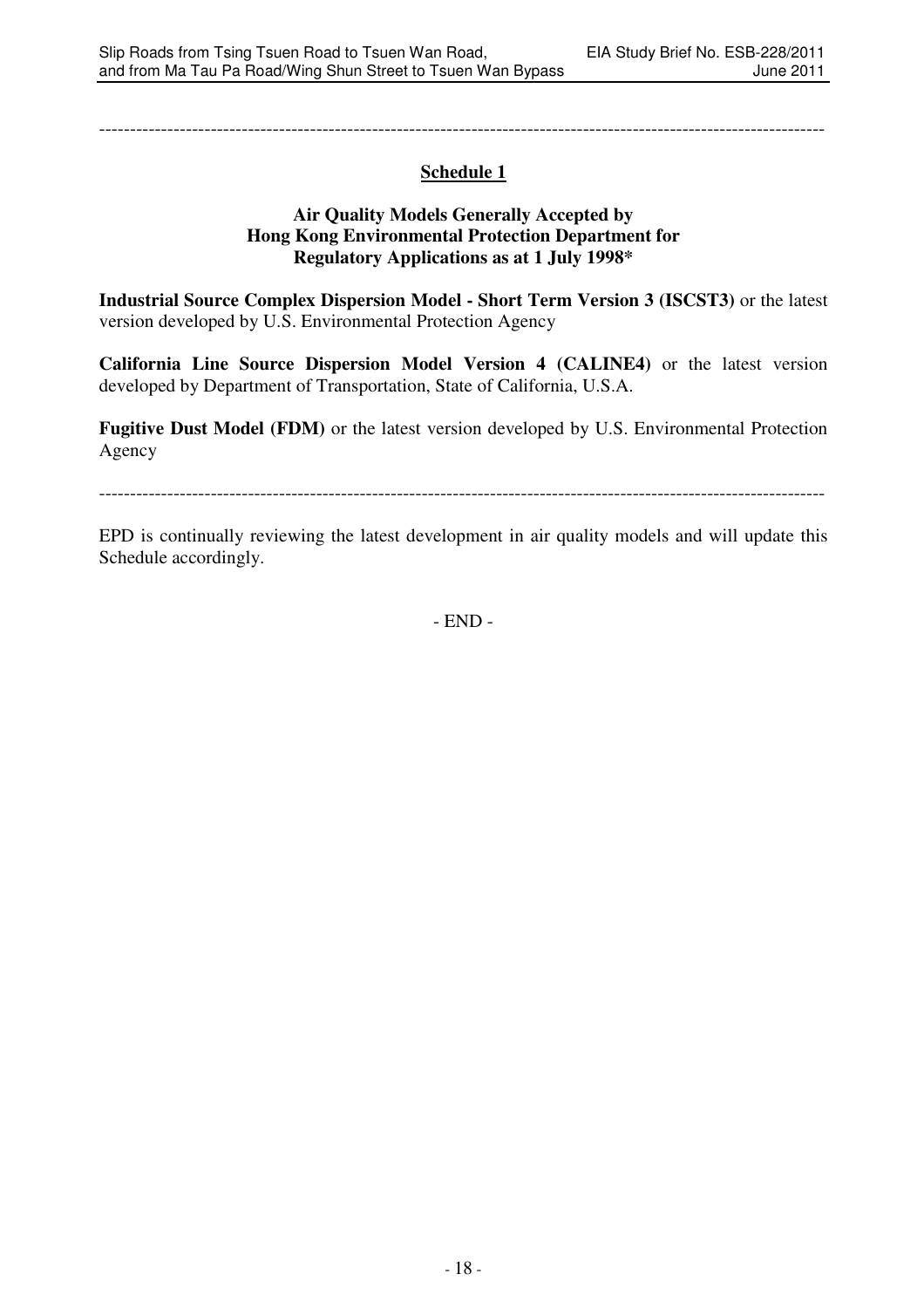# **Appendix B-2**

# **Guidelines on Assessing the 'TOTAL' Air Quality Impacts**

*[The information contained in this Appendix is only meant to assist the Applicant in performing the air quality assessment. The Applicant must exercise professional judgment in applying this general information for the Project.]*

### **1. Total Impacts - 3 Major Contributions**

1.1 In evaluating the air quality impacts of a proposed project upon air sensitive receivers, contributions from three classes of emission sources depending on their distance from the site should be considered. These are:

| Primary contributions:   | project induced                                              |
|--------------------------|--------------------------------------------------------------|
| Secondary contributions: | pollutant-emitting activities in the immediate neighbourhood |
| Other contributions:     | pollution not accounted for by the previous two (Background  |
|                          | contributions)                                               |

### **2. Nature of Emissions**

2.1 Primary contributions

In most cases, the project-induced emissions are fairly well defined and quite often (but not necessarily) the major contributor to local air quality impacts. Examples include those due to traffic network, building or road construction projects.

2.2 Secondary contributions

Within the immediate neighbourhood of the project site, there are usually pollutant emitting activities contributing further to local air quality impacts. For most local scale projects, any emission sources in an area within 500m radius of the project site with notable impacts should be identified and included in an air quality assessment to cover the short-range contributions. In the exceptional cases where there is one or more significant sources nearby, the study area may have to be extended or alternative estimation approach employed to ensure these impacts are reasonably accounted for.

2.3 Background contributions

The above two types of emission contributions should account for, to a great extent, the air quality impacts upon local air sensitive receivers, which are often amenable to estimation by the 'Gaussian Dispersion' type of models. However, a background air quality level should be prescribed to indicate the baseline air quality in the region of the project site, which would account for any pollution not covered by the two preceding contributions. The emission sources contributing to the background air quality would be located further afield and not easy to identify. In addition, the transport mechanism by which pollutants are carried over long distances (ranging from 1km up to tens or hundreds of kms) is rather complex and cannot be adequately estimated by the 'Gaussian' type of models.

# **3 Background Air Quality - Estimation Approach**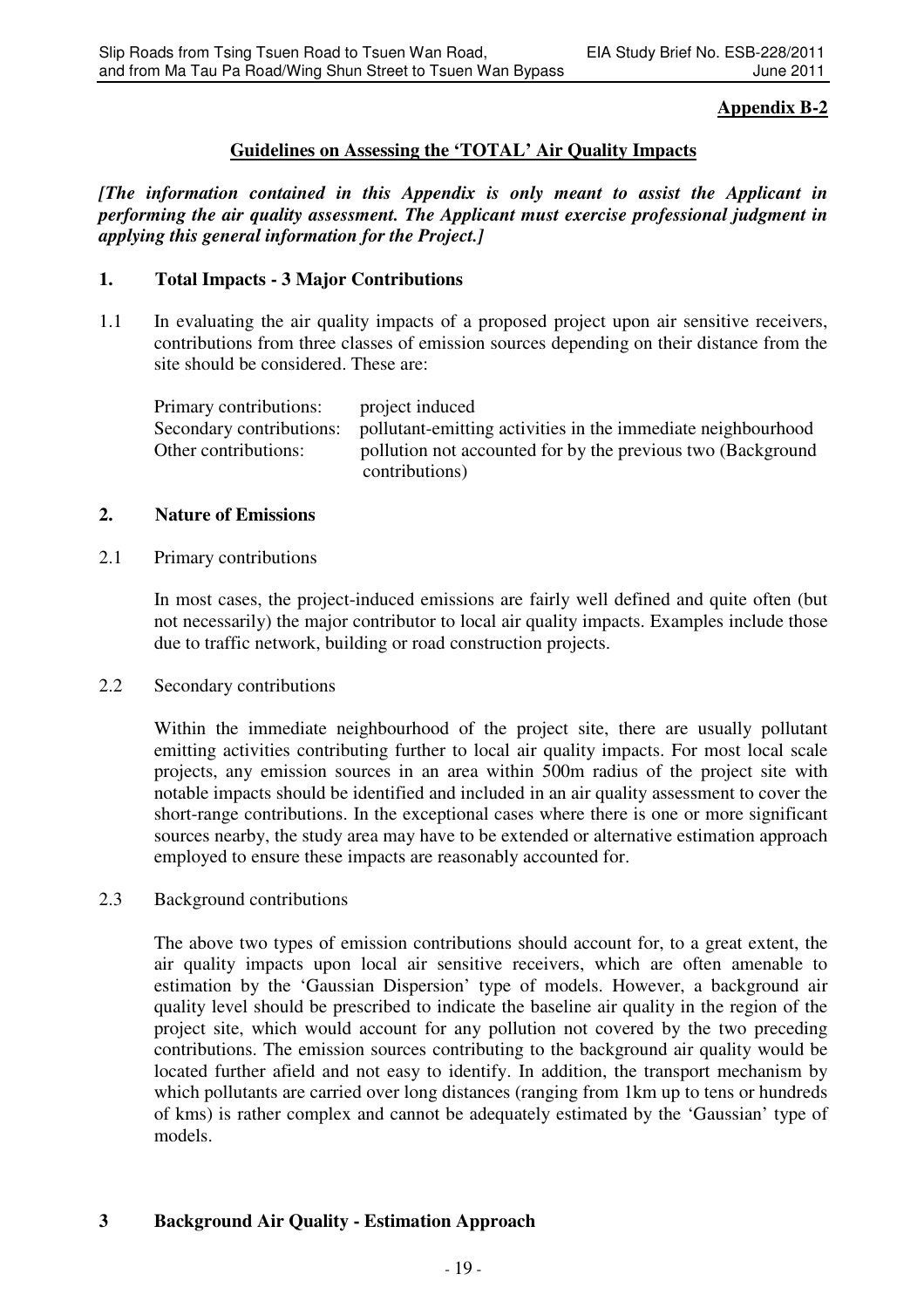## 3.1 The approach

In view of the difficulties in estimating background air quality using the air quality models currently available, an alternative approach based on monitored data is suggested. The essence of this approach is to adopt the long-term (5-year) averages of the most recent monitored air quality data obtained by EPD. These background data would be reviewed yearly or biennially depending on the availability of the monitored data. The approach is a first attempt to provide a reasonable estimate of the background air quality level for use in conjunction with EIA air quality assessment to address the cumulative impacts upon a locality. This approach may be replaced or supplemented by superior modelling efforts such as that entailed in PATH (Pollutants in the Atmosphere and their Transport over Hong Kong), a comprehensive territory-wide air quality modelling system currently being developed for Hong Kong. Notwithstanding this, the present approach is based on measured data and their long term regional averages; the background values so derived should therefore be indicative of the present background air quality. In the absence of any other meaningful way to estimate a background air quality for the future, this present background estimate should also be applied to future projects as a first attempt at a comprehensive estimate until a better approach is formulated.

### 3.2 Categorisation

The monitored air quality data, by 'district-averaging' are further divided into three categories, viz, Urban, Industrial and Rural/New Development. The background pollutant concentrations to be adopted for a project site would depend on the geographical constituency to which the site belongs. The categorization of these constituencies is given in section 3.4. The monitoring stations suggested for the 'district-averaging' (arithmetic means) to derive averages for the three background air quality categories are listed as follows:

Urban: Kwun Tong, Sham Shui Po, Tsim Sha Tsui and Central/Western Industrial: Kwun Tong, Tsuen Wan and Kwai Chung Rural/New Development: Sha Tin, Tai Po, Junk Bay, Hong Kong South and Yuen Long

The averaging would make use of data from the above stations wherever available. The majority of the monitoring stations are located some 20m above ground.

3.3 Background pollutant values

Based on the above approach, background values for the 3 categories have been obtained for a few major air pollutants as follows:

| <b>POLLUTANT</b>                             | <b>URBAN</b> | <b>INDUSTRIAL</b> | <b>RURAL/NEW</b><br><b>DEVELOPMENT</b> |
|----------------------------------------------|--------------|-------------------|----------------------------------------|
| Nitrogen Dioxide<br>(NO <sub>2</sub> )       | 59           | 57                | 39                                     |
| <b>Sulphur Dioxide</b><br>(SO <sub>2</sub> ) | 21           | 26                | 13                                     |
| Ozone $(O_3)$                                | 62           | 68                | 57                                     |
| <b>Total Suspended</b><br>Particulates (TSP) | 98           | 96                | 87                                     |
| Respirable Suspended<br>Particulates (RSP)   | 60           | 58                | 51                                     |

All units are in micrograms per cubic metre. The above values are derived from 1992 to 1996 annual averages with the exception of ozone which represent annual average of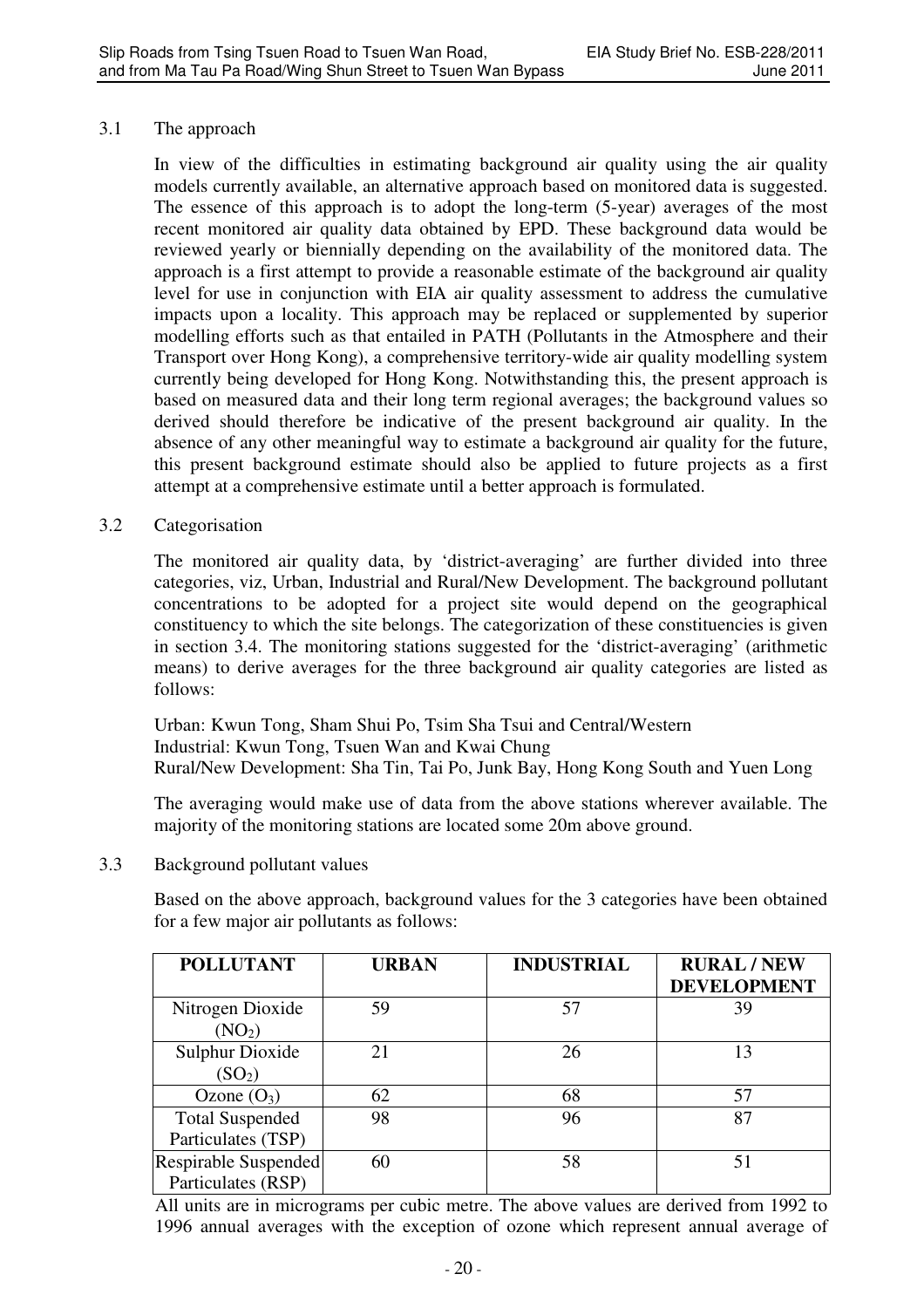daily hourly maximum values for year 1996.

In cases where suitable air quality monitoring data representative of the study site such as those obtained from a nearby monitoring station or on-site sampling are not available for the prescription of background air pollution levels, the above tabulated values can be adopted instead. Strictly speaking, the suggested values are only appropriate for long term assessment. However, as an interim measure and until a better approach is formulated, the same values can also be used for short term assessment. This implies that the short term background values will be somewhat under-estimated, which compensates for the fact that some of the monitoring data are inherently influenced by secondary sources because of the monitoring station location.

Indeed, if good quality on-site sampling data which cover at least one year period are available, these can be used to derive both the long term (annual) and short term (daily / hourly) background values, the latter are usually applied on an hour to hour, day to day basis.

- **DISTRICT AIR QUALITY CATEGORY** Islands Rural / New Development Southern Rural / New Development Eastern IIrhan Wan Chai Urban Central & Western [Urban] Sai Kung Rural / New Development Kwun Tong Industrial Wong Tai Sin View Urban Kowloon City Virban Yau Tsim Urban Mong Kok **Urban** Sham Shui Po **Urban** Kwai Tsing Industrial Sha Tin Rural / New Development Tsuen Wan Industrial Tuen Mun Rural / New Development Tai Po<br>
Yuen Long<br>
Yuen Long<br>
Rural / New Development Rural / New Development Northern Rural / New Development
- 3.4 Site categories

The categories to which the 19 geographical constituencies belong are listed as follows:

# 3.5 Provisions for 'double-counting'

The current approach is, by no means, a rigorous treatment of background air quality but aims to provide an as-realistic-as-possible approximation based on limited field data. 'Double-counting' of 'secondary contributions' may be apparent through the use of such 'monitoring-based' background data as some of the monitoring stations are of close proximity to existing emission sources. 'Primary contributions' due to a proposed project (which is yet to be realized) will not be double-counted by such an approach. In order to avoid over-estimation of background pollutant concentrations, an adjustment to the values given in section 3.3 is possible and optional by multiplying the following factor: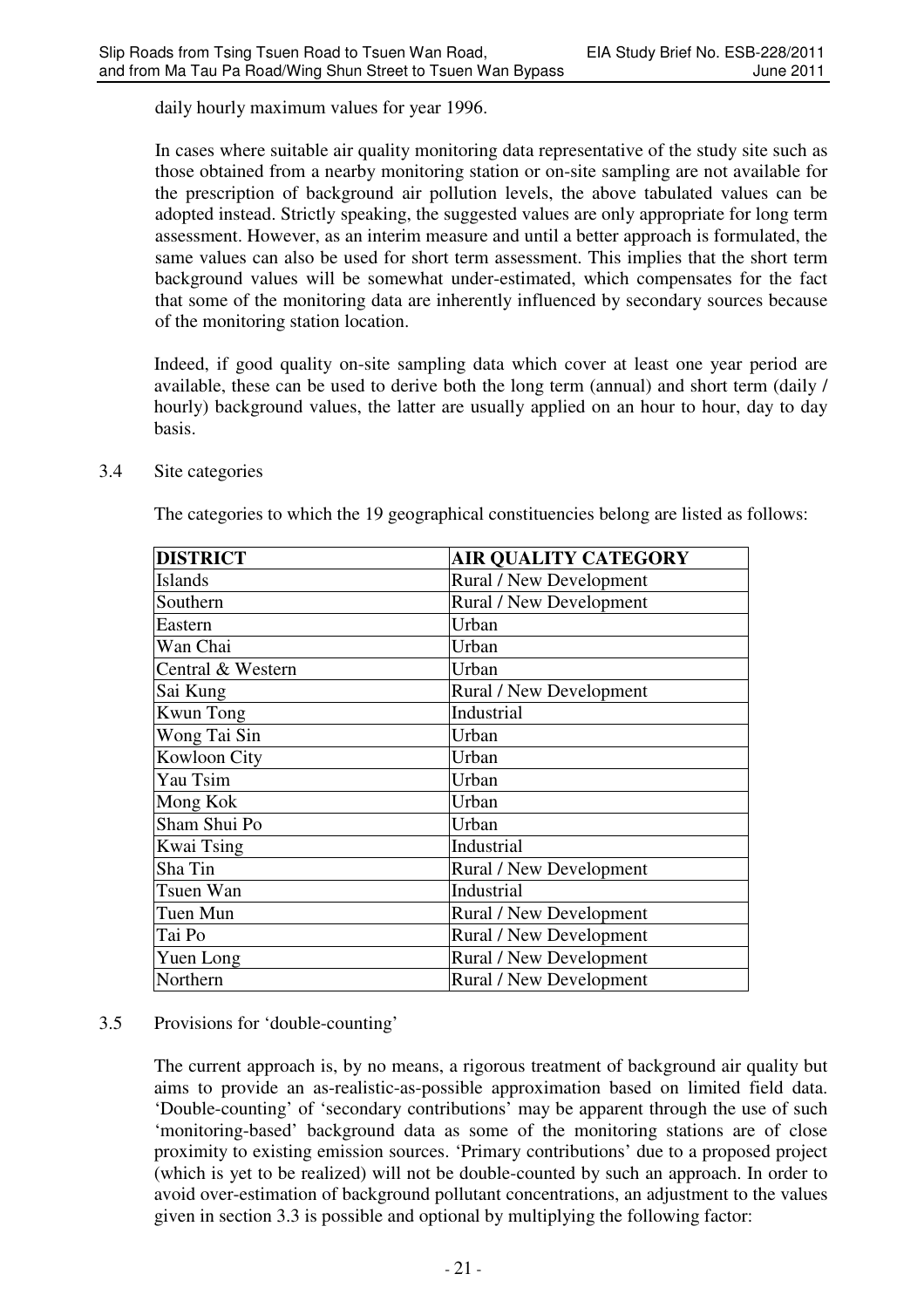# (1.0 -  $E_{\text{secondary contributions}}/E_{\text{Teritory}}$ ) where E stands for emission.

The significance of this factor is to eliminate the fractional contribution to background pollutant level of emissions due to 'secondary contributions' out of those from the entire territory. In most cases, this fractional contribution to background pollutant levels by the secondary contributions is minimal.

# **4 Conclusions**

4.1 The above described approach to estimating the total air quality impacts of a proposed project, in particular the background pollutant concentrations for air quality assessment, should be adopted with immediate effect. Use of short term monitoring data to prescribe the background concentrations is no longer acceptable.

- END -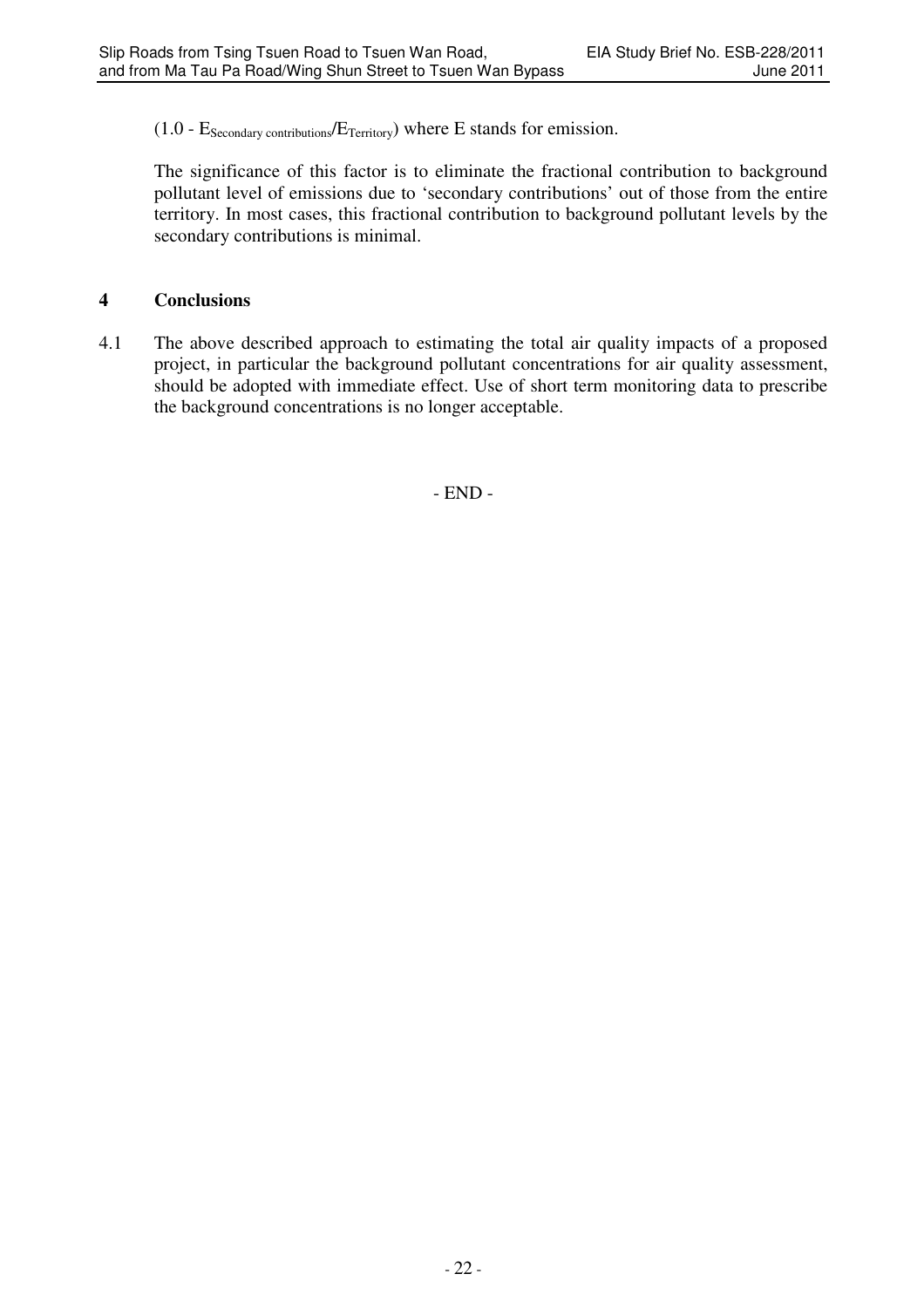## **Appendix B-3**

### **Guidelines on the Use of Alternative Computer Models in Air Quality Assessment**

*[The information contained in this Appendix is only meant to assist the Applicant in performing the air quality assessment. The Applicant must exercise professional judgment in applying this general information for the Project.]*

### **1. Background**

- 1.1 In Hong Kong, a number of Gaussian plume models are commonly employed in regulatory applications such as application for specified process licences and environmental impact assessments (EIAs). These frequently used models (as listed in Schedule 1 attached; hereafter referred to as Schedule 1 models) have no regulatory status but form the basic set of tools for local-scale air quality assessment in Hong Kong.
- 1.2 However, no single model is sufficient to cover all situations encountered in regulatory applications. In order to ensure that the best model available is used for each regulatory application and that a model is not arbitrarily applied, the project proponent (and/or its environmental consultants) should assess the capabilities of various models available and adopt one that is most suitable for the project concerned.
- 1.3 Examples of situations where the use of an alternative model is warranted include:
	- (i) the complexity of the situation to be modelled far exceeds the capability of the Schedule 1 models; and
	- (ii) the performance of an alternative model is comparable or better than the Schedule 1 models.
- 1.4 This paper outlines the demonstration / submission required in order to support the use of an alternative air quality model for regulatory applications for Hong Kong.

### **2. Required Demonstration / Submission**

- 2.1 Any model that is proposed for air quality applications and not listed amongst the Schedule 1 models will be considered by EPD on a case-by-case basis. In such cases, the proponent will have to provide the followings for EPD's review :
	- (i) Technical details of the proposed model; and
	- (ii) Performance evaluation of the proposed model.

Based on the above information, EPD will determine the acceptability of the proposed model for a specific or general application. The onus of providing adequate supporting materials rests entirely with the proponent.

- 2.2 To provide technical details of the proposed model, the proponent should submit documents containing at least the following information :
	- (i) mathematical formulation and data requirements of the model;
	- (ii) any previous performance evaluation of the model; and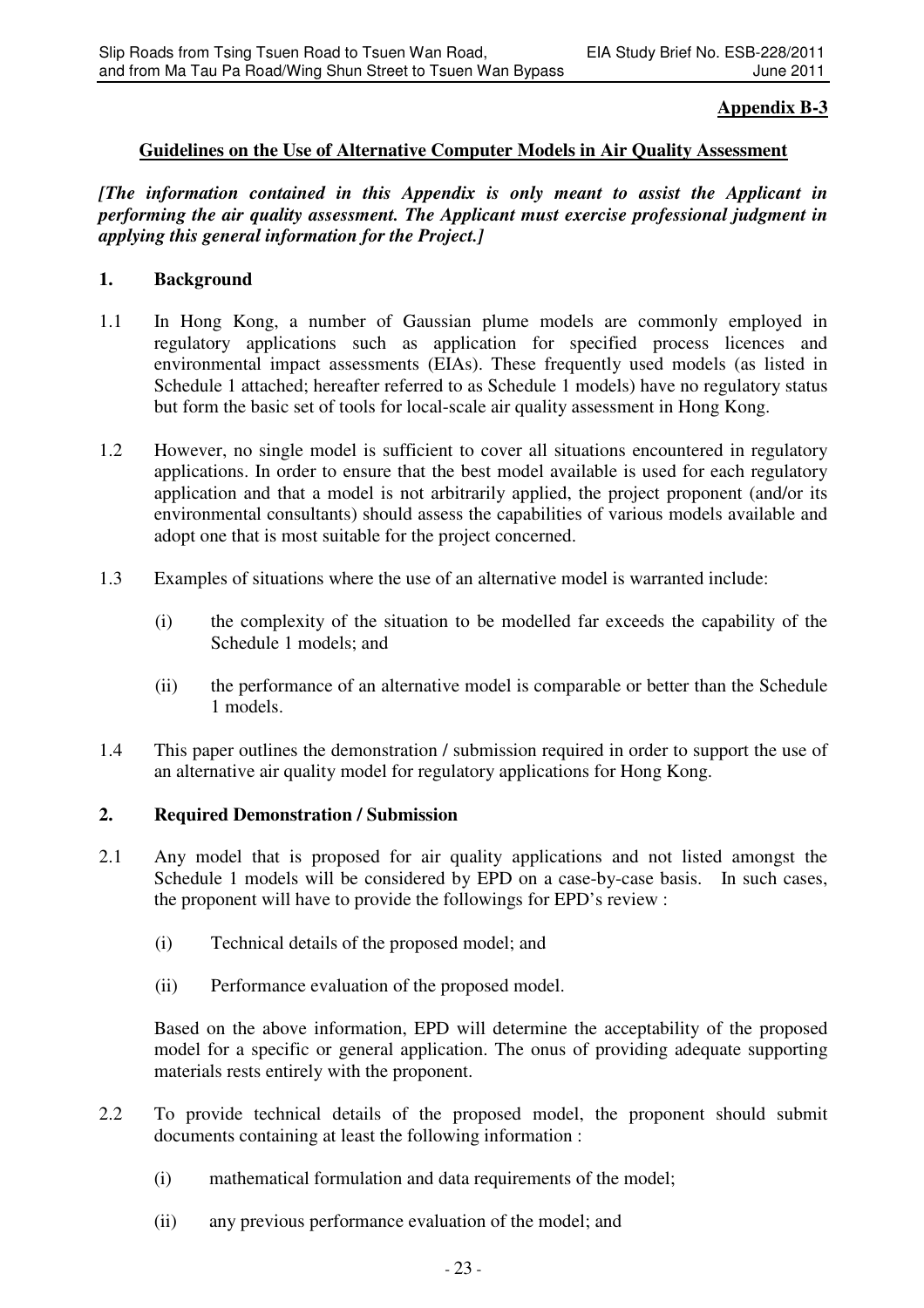- (iii) a complete set of model input and output file(s) in commonly used electronic format.
- 2.3 On performance evaluation, the required approach and extent of demonstration varies depending on whether a Schedule 1 model is already available and suitable in simulating the situation under consideration. In cases where no Schedule 1 model is found applicable, the proponent must demonstrate that the proposed model passes the screening test as set out in USEPA Document "Protocol for Determining the Best Performing Model" (Ref. 1).

*Ref.(1): William M. Cox, 'Protocol for Determining the Best Performing Model'; Publication No. EPA-454/R-92-025; U.S. Environmental Protection Agency, Research Triangle Park, NC.* 

- 2.4 For cases where a Schedule 1 model is applicable to the project under consideration but an alternative model is proposed for use instead, the proponent must demonstrate either that :
	- (i) the highest and second highest concentrations predicted by the proposed model are within 2 percent of the estimates obtained from an applicable Schedule 1 model (with appropriate options chosen) for all receptors for the project under consideration; or
	- (ii) the proposed model has superior performance against an applicable Schedule 1 model based on the evaluation procedure set out in USEPA Document "Protocol for Determining the Best Performing Model" (Ref. 1).
- 2.5 Should EPD find the information on technical details alone sufficient to indicate the acceptability of the proposed model, information on further performance evaluation as specified in sections 2.3 and 2.4 above would not be necessary.
- 2.6 If the proposed model is an older version of one of the Schedule 1 models or was previously included in Schedule 1, the technical documents mentioned in section 2.2 are normally not required. However, a performance demonstration of equivalence as stated in section 2.4 (i) would become necessary.
- 2.7 If EPD is already in possession of some of the documents that describe the technical details of the proposed model, submission of the same by the proponent is not necessary. The proponent may check with EPD to avoid sending in duplicate information.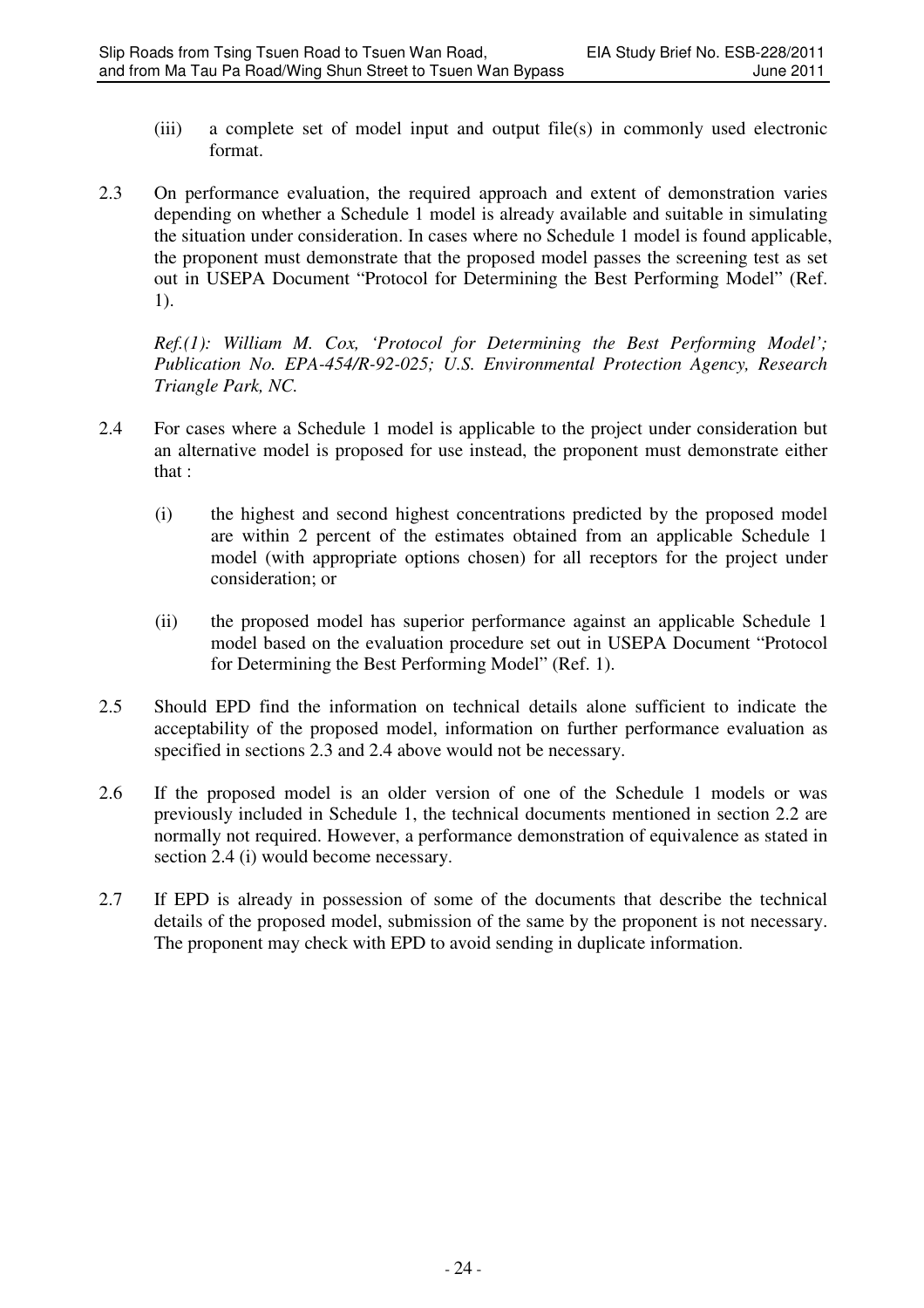---------------------------------------------------------------------------------------------------------------------

# **Schedule 1**

### **Air Quality Models Generally Accepted by Hong Kong Environmental Protection Department for Regulatory Applications as at 1 July 1998\***

**Industrial Source Complex Dispersion Model - Short Term Version 3 (ISCST3)** or the latest version developed by U.S. Environmental Protection Agency

**California Line Source Dispersion Model Version 4 (CALINE4)** or the latest version developed by Department of Transportation, State of California, U.S.A.

**Fugitive Dust Model (FDM)** or the latest version developed by U.S. Environmental Protection Agency

---------------------------------------------------------------------------------------------------------------------

EPD is continually reviewing the latest development in air quality models and will update this Schedule accordingly.

- END -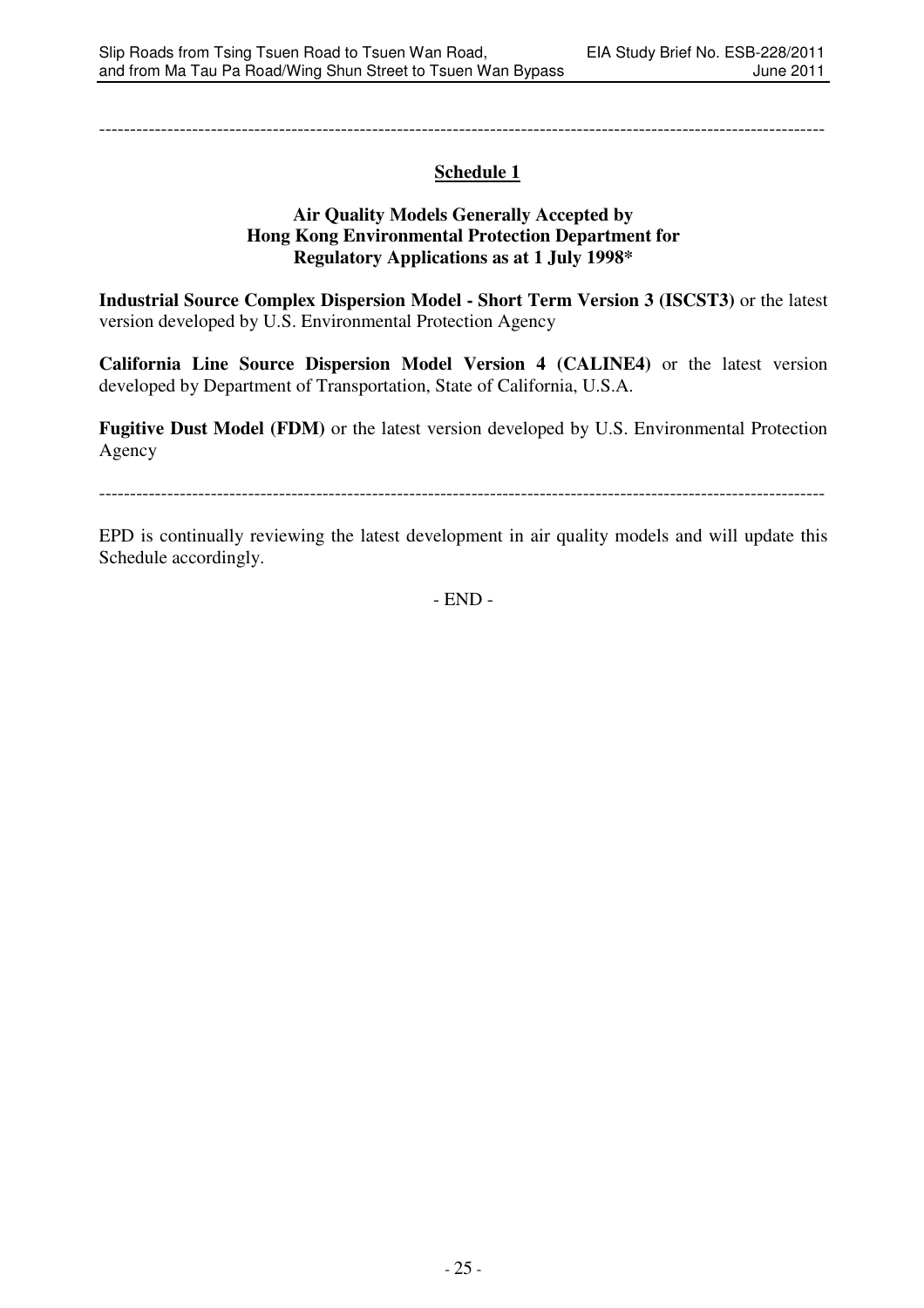# **Appendix C**

# **Requirements for Noise Impact Assessment**

The noise impact assessment shall include the following:

- 1. Provision of Background Information and Existing Noise Levels
	- (i) The Applicant shall provide background information relevant to the Project, e.g. relevant previous or current studies. Unless required for determining the planning standards, e.g. those for planning of fixed noise sources (e.g. ventilation systems of traffic noise enclosures), no existing noise levels are particularly required.
- 2. Identification of Noise Sensitive Receivers
	- (i) The Applicant shall refer to Annex 13 of the TM when identifying the NSRs. The NSRs shall include existing NSRs and planned/committed noise sensitive developments and uses earmarked on the relevant Outline Zoning Plans, Development Permission Area Plans, Outline Development Plans, Layout Plans and other relevant published land use plans, including plans and drawings published by the Lands Department and any land use and development applications approved by the Town Planning Board. Photographs of existing NSRs shall be appended to the EIA report.
	- (ii) The Applicant shall select assessment points to represent the identified NSRs for carrying out quantitative noise assessment described below. A map showing the location and description such as name of building, use, and number of floors of each and every selected assessment point shall be given. For planned noise sensitive land uses without committed site layouts, the Applicant shall use the relevant planning parameters to work out representative site layouts for noise assessment purpose.
- 3. Provision of an Emission Inventory of the Noise Sources
	- (i) The Applicant shall provide an inventory of noise sources including representative construction equipment for construction noise assessment, and traffic flow/fixed plant equipment (e.g. ventilation systems of traffic noise enclosures), as appropriate, for operational noise assessment. Confirmation of the validity of the inventory shall be obtained from the relevant government departments/authorities and documented in the EIA report.
- 4. Construction Noise Assessment
	- (i) The assessment shall cover the cumulative noise impacts due to the construction works of the Project and other concurrent projects identified during the course of the EIA study.
	- (ii) The Applicant shall carry out assessment of noise impact from construction (excluding percussive piling) of the Project during daytime, i.e. 7 a.m. to 7 p.m., on weekdays other than general holidays in accordance with the methodology in sections 5.3 and 5.4 of Annex 13 of the TM. The criteria in Table 1B of Annex 5 of the TM shall be adopted in the assessment.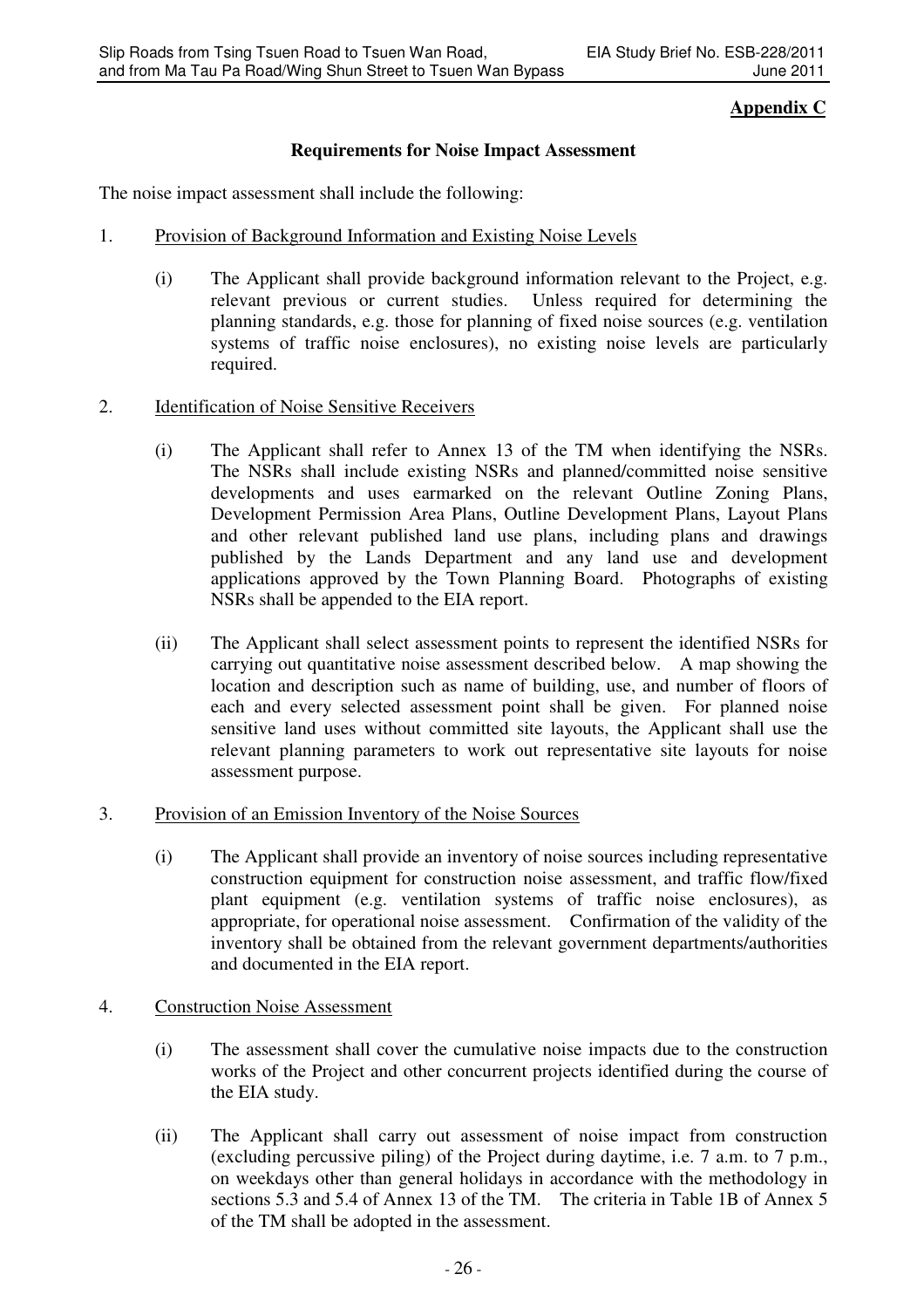- (iii) To minimise the construction noise impact, alternative construction methods to replace percussive piling shall be proposed as far as practicable. In case blasting works is involved, it shall be carried out, as far as practicable, outside the sensitive hours of 7 p.m. to 7 a.m. on Monday to Saturday and any time on a general holiday, including Sunday. For blasting that must be carried out during the above-mentioned sensitive hours, the noise impact from the removal of debris and rocks shall be fully assessed and adequate mitigation measures shall be recommended to reduce the noise impact.
- (iv) If the unmitigated construction noise levels are found exceeding the relevant criteria, the Applicant shall propose practicable direct mitigation measures (including movable barriers, enclosures, quieter alternative methods, rescheduling and restricting hours of operation of noisy tasks) to minimise the impact. If the mitigated noise levels still exceed the relevant criteria, the duration of the noise exceedance at the affected NSR shall be given.
- (v) The Applicant shall, as far as practicable, formulate a reasonable construction programme so that no work will be required in restricted hours as defined under the Noise Control Ordinance (NCO). In case the Applicant needs to evaluate whether construction works in restricted hours as defined under the NCO are feasible or not in the context of programming construction works, reference shall be made to relevant technical memoranda issued under the NCO. Regardless of the results of construction noise impact assessment for restricted hours, the Noise Control Authority will process Construction Noise Permit (CNP) application, if necessary, based on the NCO, the relevant technical memoranda issued under the NCO, and the contemporary conditions/situations. This aspect shall be explicitly stated in the noise chapter and the conclusions and recommendations chapter in the EIA report.
- 5. Operational Noise Assessment
	- (a) Road Traffic Noise
	- (ai) Calculation of Noise Levels

The Applicant shall analyse the scope of the proposed road alignment(s) to identify road sections for the purpose of traffic noise impact assessment. In determining whether the traffic noise impact due to a road improvement project/work is considered significant, detailed information with respect to factors including change of nature of road, change of alignment and change of traffic capacity or traffic composition etc. shall be assessed. The traffic noise impact shall be considered significant if the traffic noise level with the road project is greater than that without the road project at the design year by 1 dB(A) or more. Figures showing extents of the road sections (both existing and new/altered road sections) shall be provided in the EIA report.

The Applicant shall calculate expected road traffic noise using methods described in the U.K. Department of Transport's "Calculation of Road Traffic Noise" (1988). Calculations of future road traffic noise shall be based on peak hour traffic flow in respect of maximum traffic projection within a 15 years period upon commencement of operation of the Project. The Applicant shall calculate traffic noise levels in respect of each road section and the overall noise levels from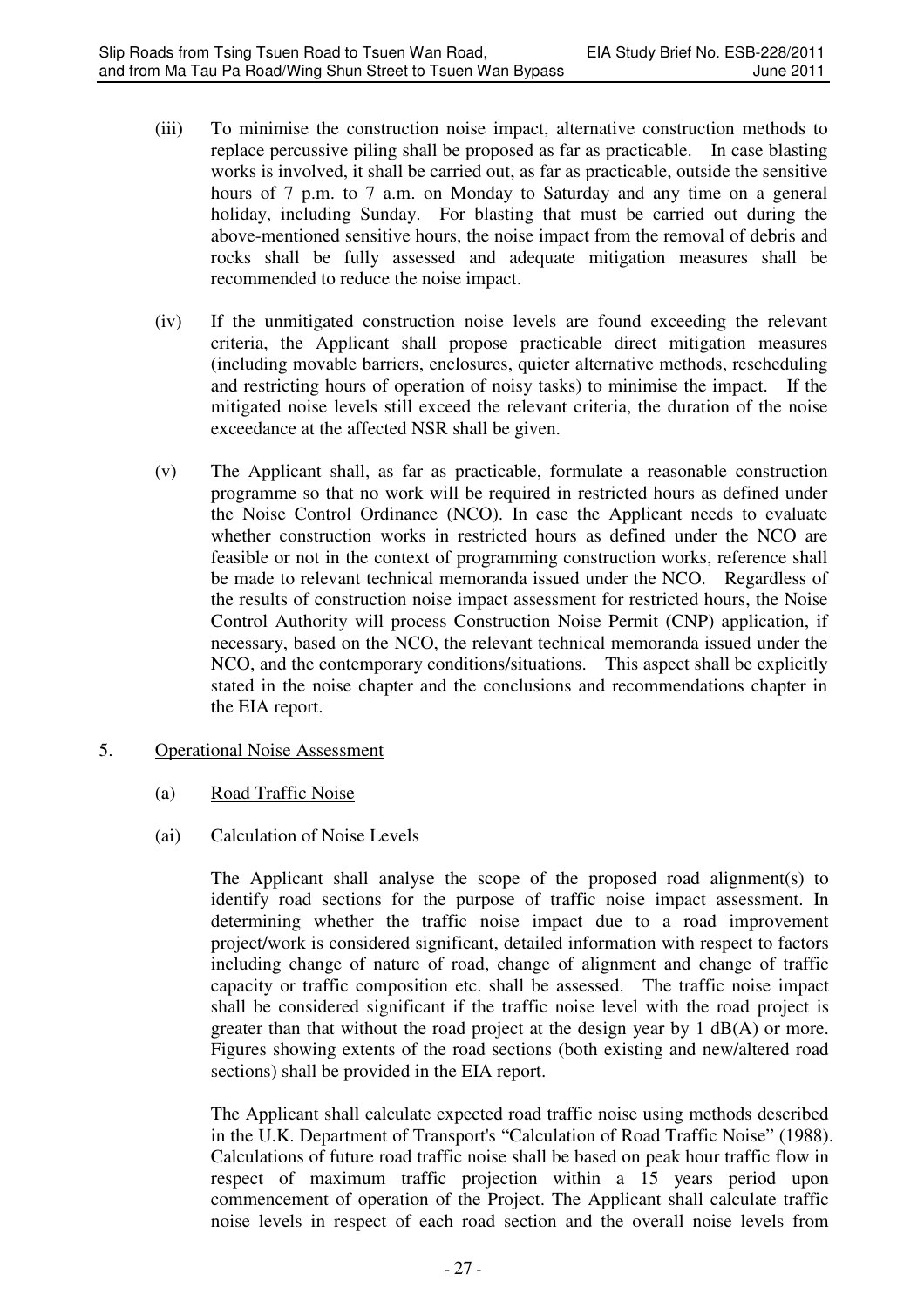combined road sections (road sections within the meaning of Items A.1, A.7 and A.8 under Part I, Schedule 2 of the EIAO and other road sections) at the NSRs. The EIA report shall contain sample calculations and input parameters for 10 assessment points as requested by the Director.

The Applicant shall provide the input data set of the traffic noise model in the format of electronic files in the EIA. The Applicant shall prepare and provide drawings (i.e., road-plots of the traffic noise model) of appropriate scale to show the road segments, topographic barriers, and assessment points of sensitive receivers input into the traffic noise model.

The Applicant shall provide input data sets of traffic noise prediction model adopted in the EIA study as requested by the Director for the following scenarios:

- (1) scenario without the road projects at the design year;
- (2) unmitigated scenario at assessment year;
- (3) mitigated scenario at assessment year; and
- (4) prevailing scenario for indirect technical remedies eligibility assessment.

The data shall be in electronic text file (ASCII format) containing road segments, barriers and noise sensitive receivers information. CD-ROM(s) containing the above data shall be attached in the EIA report.

(aii) Presentation of Noise Levels

The Applicant shall present the prevailing and future noise levels in  $L_{10}$  (1 hour) at the NSRs at various representative floor levels (in m P.D.) on tables and plans of suitable scale.

A quantitative assessment at the NSRs for the road alignments shall be carried out and compared against the criteria set out in Table 1A of Annex 5 of the TM. The potential noise impact of road alignments shall be quantified by estimating the total number of dwellings, classrooms and other noise sensitive elements that will be exposed to noise levels exceeding the criteria set out in Table 1A of Annex 5 in the TM.

(aiii) Proposals for Noise Mitigation Measures

After rounding of the predicted noise levels according to the U.K. Department of Transport's "Calculation of Road Traffic Noise" (1988), the Applicant shall propose direct mitigation measures in situations where the predicted traffic noise level due to the road sections within the meaning of Items A.1, A.7 and A.8 under Part I, Schedule 2 of the EIAO, exceeds the criteria in Table 1A of Annex 5 in the TM by 1 dB(A) or more; or, for situations where the overall traffic noise level at the NSRs with the road project exceeds the criteria in Table 1A of Annex 5 in the TM by 1 dB(A) or more and at the same time is greater than that without the road project at the design year by  $1.0 \text{ dB}(A)$  or more. The direct mitigation measures listed under section 6.1, Annex 13 of the TM, including the option of alternative land use arrangement, shall be explored and evaluated with a view to reducing the noise level at the NSRs concerned to the level meeting the relevant noise criteria. Also, the feasibility, practicability, programming and effectiveness of the recommended mitigation measures shall be assessed in accordance with section 4.4.2(k) of the TM. Specific reasons for not adopting certain direct mitigation measures in the design to reduce the traffic noise to a level meeting the criteria in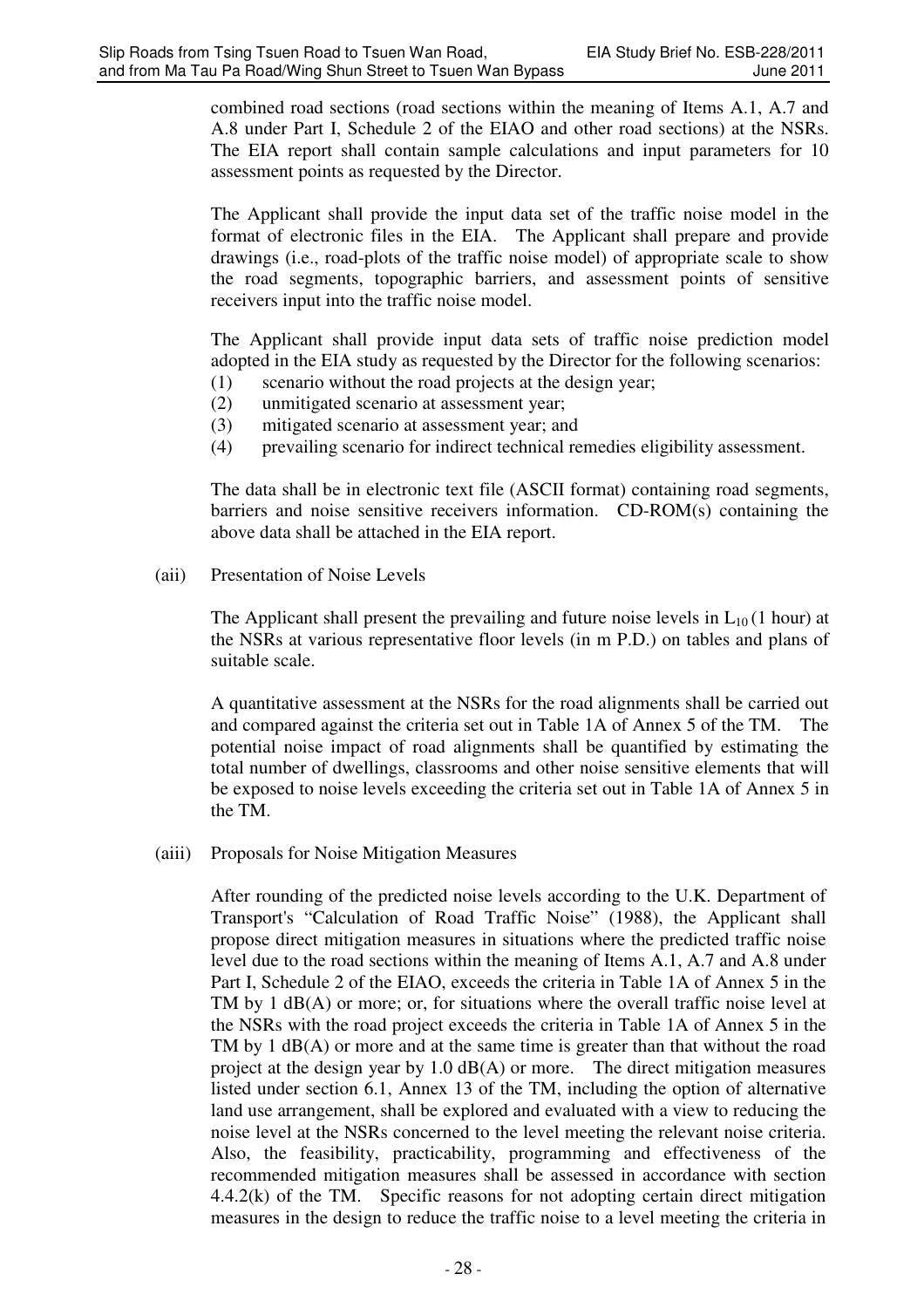the TM or to maximize the protection for NSRs as far as possible shall be clearly and specifically quantified and laid down in the EIA report. Sections of barriers proposed to protect existing NSRs shall be differentiated clearly from those proposed for the protection of future or planned NSRs as the latter is only required to be constructed before the occupation of the planned NSRs. To facilitate the phased implementation of the barriers under this principle, a barrier inventory showing intended NSRs (i.e. existing NSRs as distinct from planned NSRs) to be protected by different barrier sections to achieve different extent of noise reduction (to be quantified in terms of how many  $dB(A)$ ) should be provided.

The total number of dwellings, classrooms and other noise sensitive elements that will be benefited from, and be protected by the provision of direct mitigation measures shall be provided. In order to clearly present the extents/locations of recommended noise mitigation measures, plans prepared from 1:1000 or 1:2000 survey maps showing the mitigation measures (e.g. enclosures/barriers, low noise road surfacing) shall be included in the EIA report.

The total number of dwellings, classrooms and other noise sensitive elements that will still be exposed to noise levels above the criteria with the implementation of recommended direct mitigation measures shall be quantified. The Applicant shall provide, in the EIA report information of recommended noise mitigation measures (such as barrier types, nominal dimensions at different cross-sections, extents/locations, lengths and mPD levels of barriers) in an appropriate format (including electronic format).

In case where a number of NSRs cannot be protected by the recommended direct mitigation measures, the Applicant shall identify and estimate the total number of existing dwellings, classrooms and other noise sensitive elements which may qualify for indirect technical remedies, the associated costs and any implications for such implementation. For the purpose of determining eligibility of the affected premises for indirect technical remedies, reference shall be made to the following set of three criteria:

- (1) the predicted overall noise level at the NSR from the road sections and other traffic noise in the vicinity must be above a specified noise level (e.g. 70 dB(A) for domestic premises and 65 dB(A) for educational institutions and places of public worship, all in  $L_{10}$  (1hour));
- (2) the predicted overall noise level at the NSR is at least  $1.0 \text{ dB}(A)$  more than the prevailing traffic noise level, i.e. the total traffic noise level existing before the commencement of works to construct the road; and
- (3) the contribution from the road sections to the increase in predicted overall noise level from the new road at the NSR must be at least 1.0dB(A).

# (b) Fixed Noise Sources

 If the Project will cause any fixed noise sources, such as the ventilation systems of enclosed road sections, the following assessment shall be followed.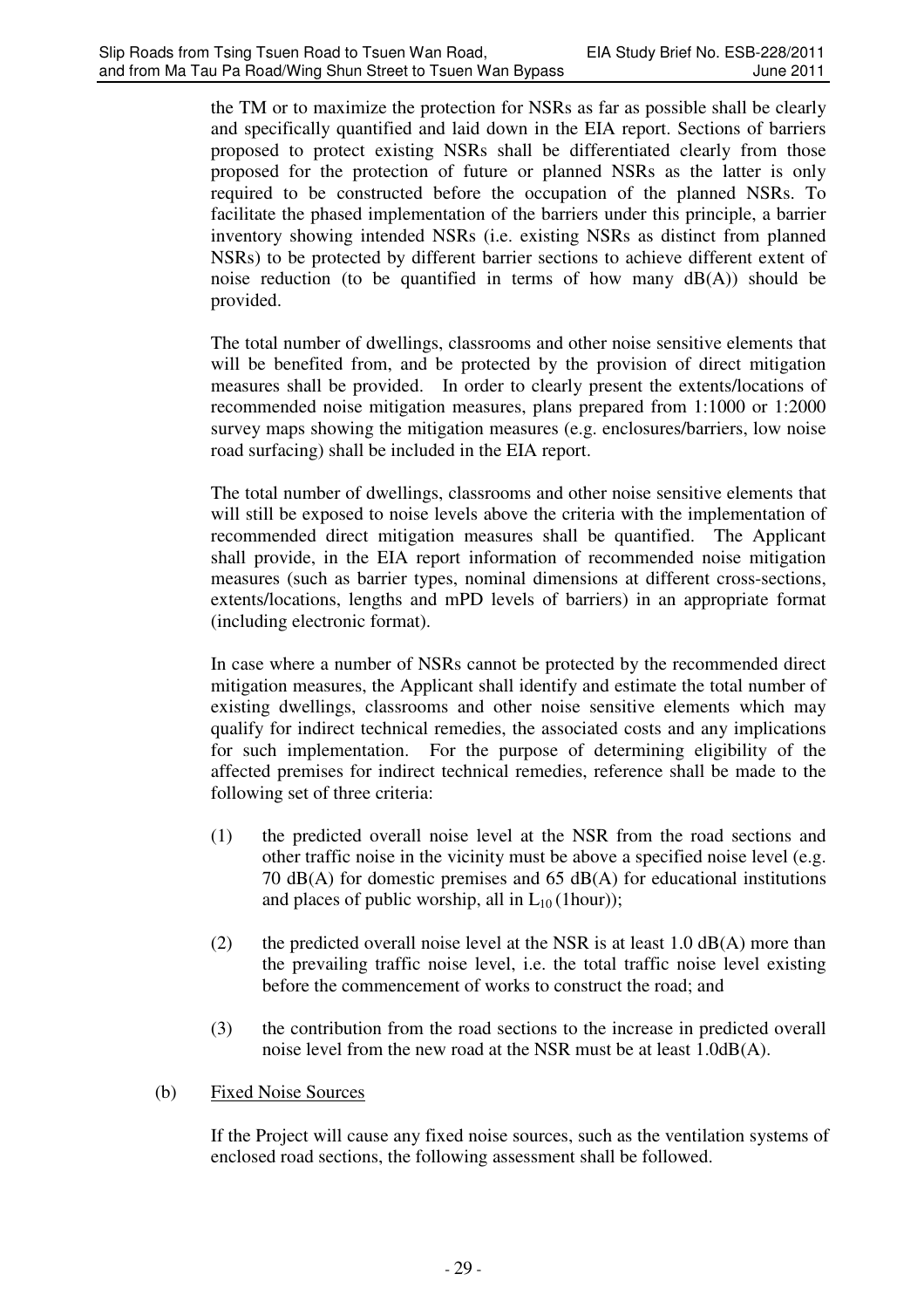(bi) Assessment of Fixed Source Noise Levels

The Applicant shall calculate the expected noise using standard acoustics principles. Calculations for the expected noise shall be based on assumed plant inventories and utilization schedule for the worst-case scenario. The Applicant shall calculate noise levels taking into account correction of tonality, impulsiveness and intermittency in accordance with Technical Memorandum for the Assessment of Noise from Places other than Domestic Premises, Public Places or Construction Sites issued under the NCO.

(bii) Presentation of Noise Levels

The Applicant shall present the existing and future noise levels in  $L_{eq}$  (30 min) at the NSRs at various representative floor levels (in m P.D.) on tables and plans of suitable scale. A quantitative assessment at the NSRs for the fixed noise source(s) shall be carried out and compared against the criteria set out in Table 1A of Annex 5 of the TM.

(biii) Proposals for Noise Mitigation Measures

The Applicant shall propose direct technical remedies within the Project limits in situations where the predicted noise level exceeds the criteria set out in Table 1A of Annex 5 of the TM to protect the affected NSRs.

### 6. Assessment of Side Effects and Constraints

(i) The Applicant shall identify, assess and propose means to minimise any side effects and to resolve any potential constraints due to the inclusion of any recommended direct mitigation measures.

### 7. Evaluation of Constraints on Planned Noise Sensitive Developments/Land Uses

- (i) For planned noise sensitive uses which will still be affected even with practicable direct mitigation measures in place, the Applicant shall propose, evaluate and confirm the practicability of additional measures within the planned noise sensitive uses and shall make recommendations on how these noise sensitive uses will be designed for the information of relevant parties.
- (ii) The Applicant shall take into account agreed environmental requirements/ constraints identified by the EIA study to assess the development potential of concerned sites which shall be made known to the relevant parties.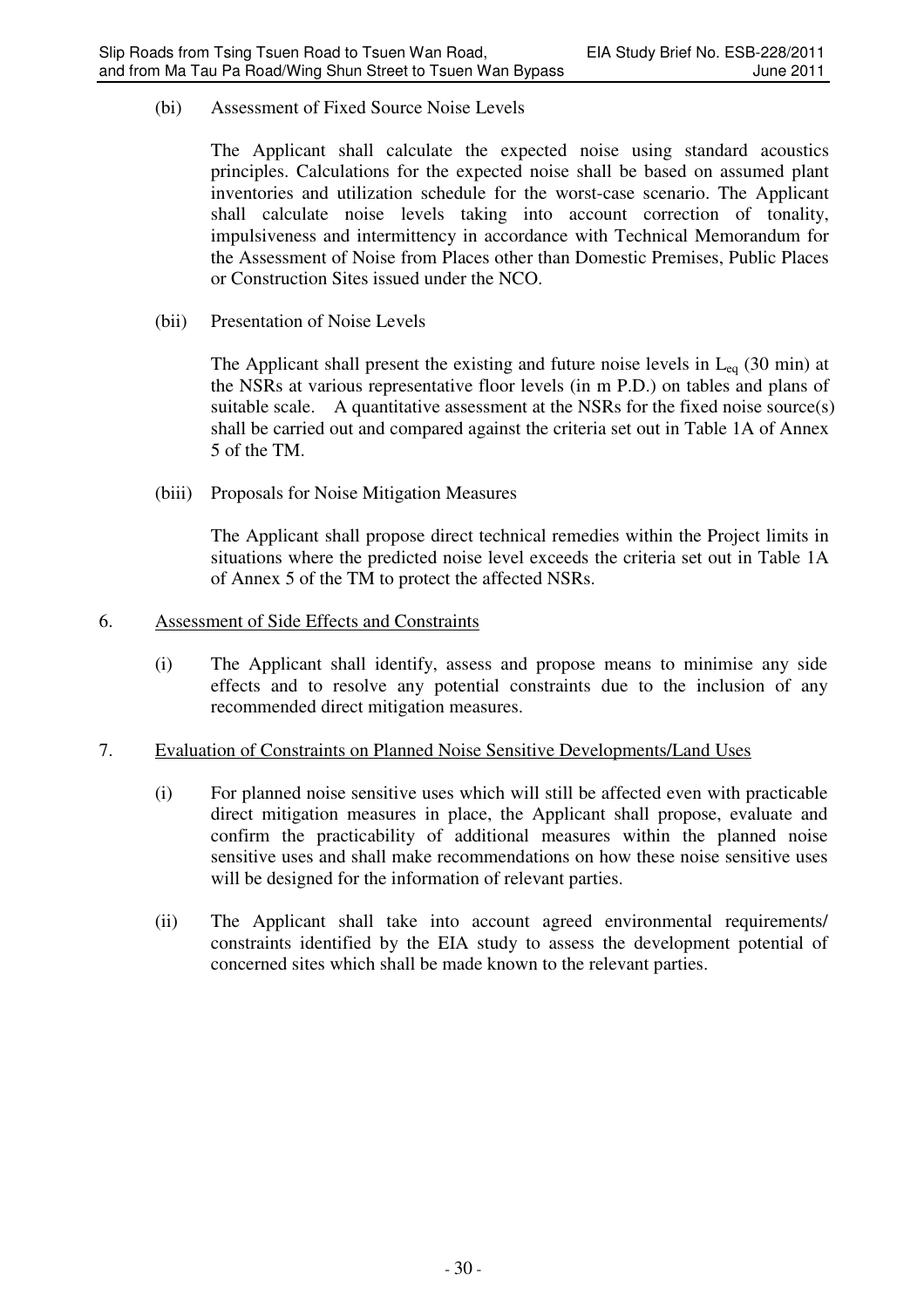# **Appendix D**

# **Requirements for Water Quality Impact Assessment**

The water quality impact assessment shall include the following:

- 1. The Applicant shall identify and analyse the physical, chemical and biological disruptions of the water system(s) within the study area arising from the construction and operation of the Project.
- 2. The Applicant shall predict and assess any water quality impacts arising from the construction and operation of the Project including, but not limited to the following:
	- (i) the water quality impacts of the site run-off generated during the construction stage such as the effluents generated from dewatering associated with piling activities, grouting and concrete washing;
	- (ii) the water quality impacts of the road runoff containing oil/grease and suspended solids during the operational stage; and
	- (iii) the water quality impacts on the beaches, seawater intake points, river courses and drainages around the work sites.
- 3. The water quality impact assessment shall address the following:

### **General**

- (i) Collection and review of background information on the existing water system(s) and water sensitive receivers which might be affected by the Project.
- (ii) Characterization of water quality of the water systems and water sensitive receivers which might be affected by the Project and associated works during construction based on existing best available information or site surveys/tests as appropriate.
- (iii) Identification and analysis of relevant existing and planned activities, beneficial uses and water sensitive receivers related to the affected water system(s). The Applicant shall refer to, *inter alia*, those developments and uses earmarked on the relevant Outline Zoning Plans, Development Permission Area Plans, Outline Development Plans and Layout Plans.
- (iv) Identification of pertinent water and sediment quality objectives, criteria and standards for the water system(s) and the sensitive receivers.
- (v) Review the specific construction methods and configurations, and operation of the Project to identify and predict the likely water quality impacts arising from the Project.
- (vi) Identification, analysis and quantification of existing and likely future water pollution sources, including point and non-point discharges to surface water runoff, sewage from workforce and polluted discharge generated from the Project. A pollution load inventory on the quantities and characteristics of these existing and future pollution sources in the assessment area shall also be provided. Field investigation and laboratory tests, as appropriate, shall be conducted to fill in any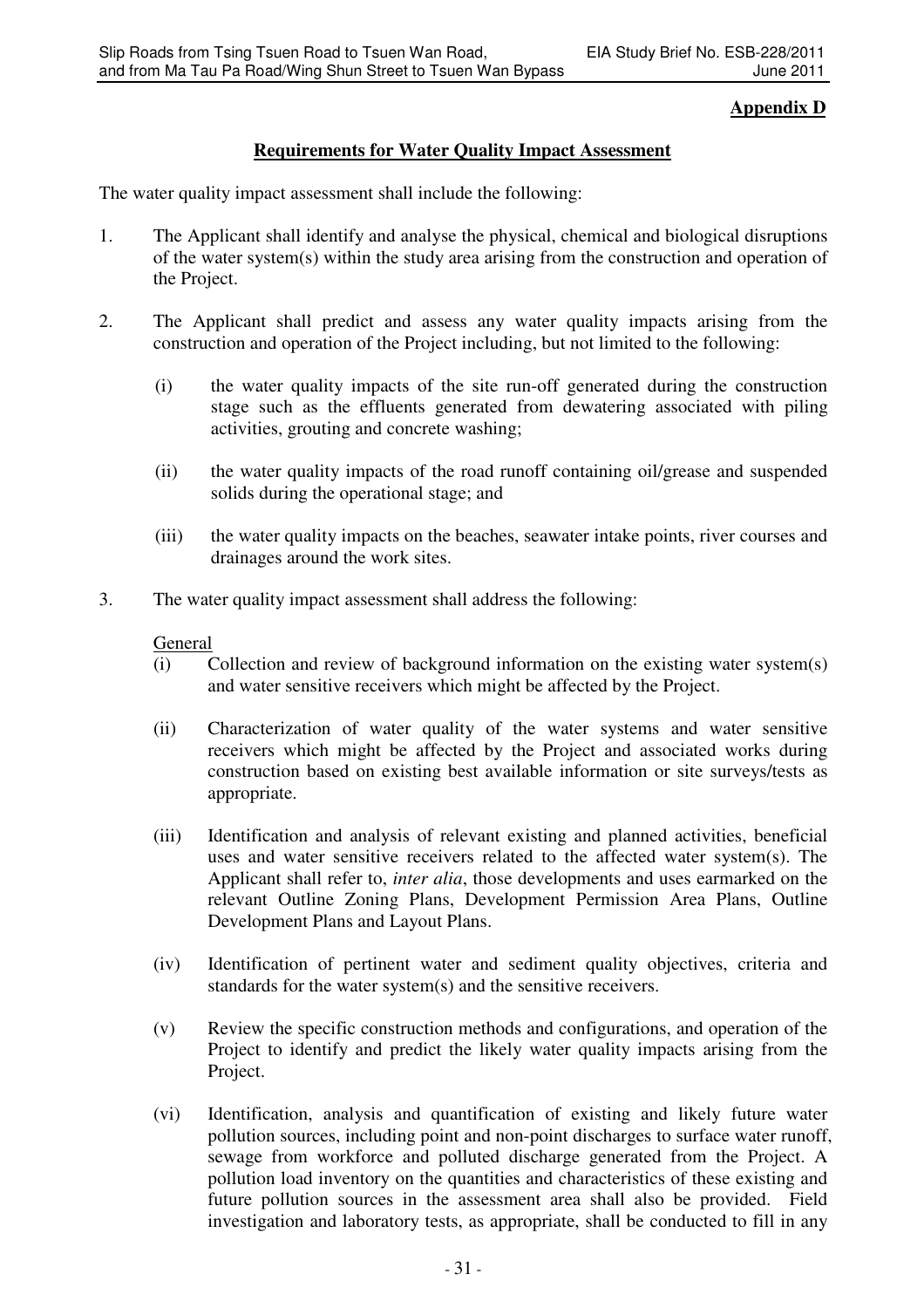relevant information gaps.

### Impact Prediction

- (vii) Prediction and quantification of impacts on the water system(s) and the sensitive receivers due to those alterations and changes identified in (v) above and the pollution sources identified in (vi) above. Possible impacts include changes in hydrology, flow regime, sediment erosion or deposition, water and sediment quality and change of ground water levels due to such changes. The prediction shall include possible different construction stages or sequences.
- (viii) Assessment of cumulative impacts due to other projects, activities or pollution sources within a boundary around the study area shall also be predicted.

### Mitigation

- (ix) Analysis on the provision and adequacy of existing and planned future facilities to reduce pollution arising from the point and non-point sources identified in (vi).
- (x) Proposal of effective and practicable water pollution prevention and mitigation measures to be implemented during the construction and operational stages so as to avoid or minimise the water quality impacts identified above. Requirements to be incorporated in the Project contract document shall also be proposed.
- (xi) Proposal for best management practices to reduce storm water and non-point source pollution shall be investigated and proposed as appropriate.
- (xii) Evaluation and quantification of residual impacts on the water system(s) and the water sensitive receivers with regard to the appropriate water quality criteria, standards or guidelines.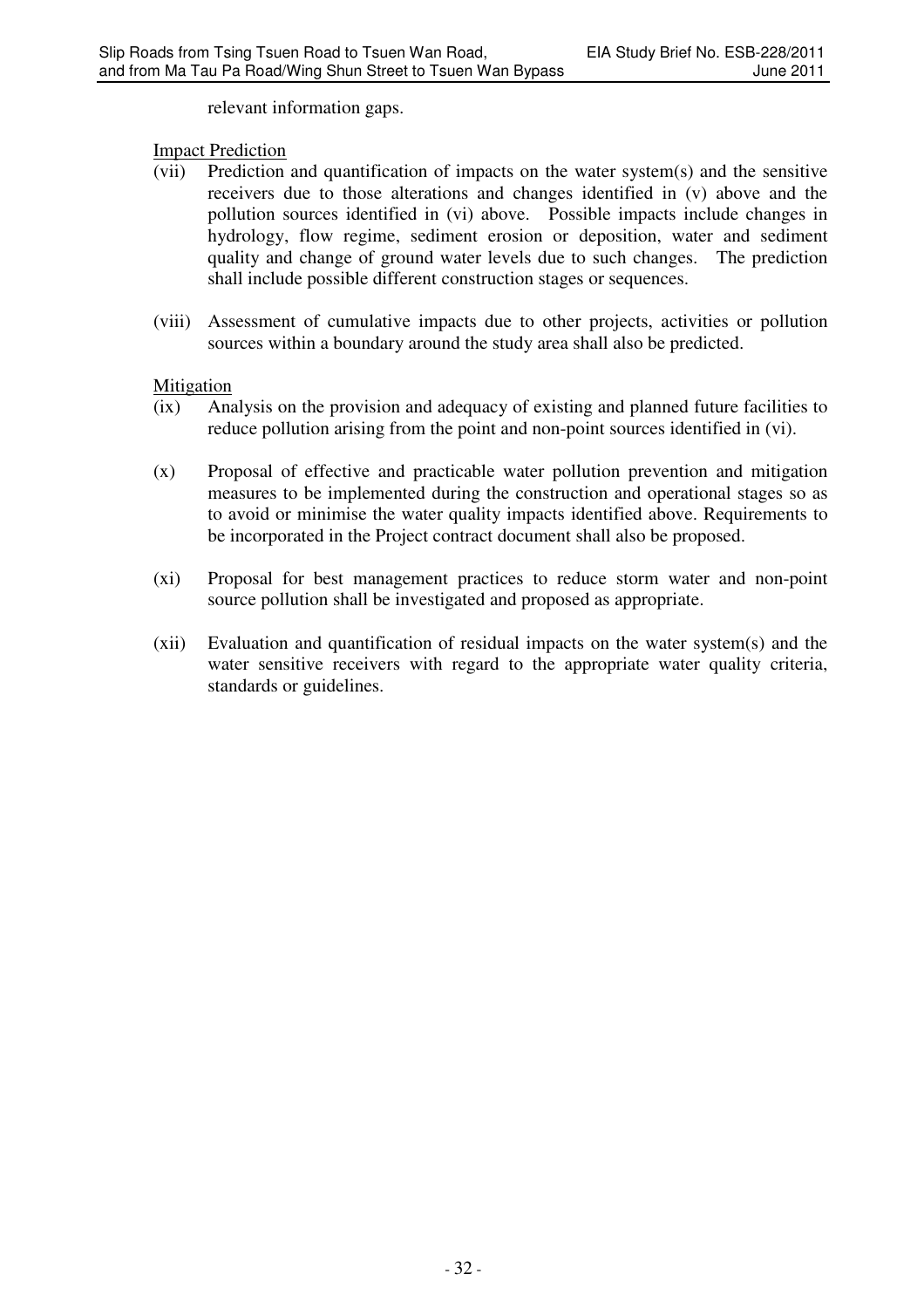### **Appendix E**

## **Requirements for Assessment of Waste Management Implications and Land Contamination**

The assessment of waste management implications and land contamination shall cover the following:

1. Analysis of Activities and Waste Generation

The Applicant shall identify the quantity, quality and timing of the wastes as a result of the construction and operational activities of the Project based on the sequence and duration of these activities, e.g. construction and demolition (C&D) materials and other wastes which will be generated during construction and operational stages. The Applicant shall adopt appropriate design, general layout, construction methods and programme to minimise the generation of public fill/inert C&D materials and maximize the use of public fill/inert C&D materials for other construction works.

### 2. Proposal for Waste Management

- (i) Prior to considering the disposal options for various types of wastes, opportunities for reducing waste generation, on-site or off-site re-use and recycling shall be fully evaluated. Measures that can be taken in the planning and design stages e.g. by modifying the design approach and in the construction stage for maximizing waste reduction shall be separately considered;
- (ii) After considering the opportunities for reducing waste generation and maximizing re-use, the types and quantities of the wastes required to be disposed of as a consequence shall be estimated and the disposal methods/options for each type of wastes shall be described in detail. The disposal methods/options recommended for each type of wastes shall take into account the result of the assessment in Section 2 (iv) below;
- (iii) The EIA report shall also state clearly the transportation routings and the frequency of the trucks/vessels involved, any barging point or conveyor system to be used, the stockpiling areas and the disposal outlets for the wastes identified; and
- (iv) The impact caused by handling (including stockpiling, labelling, packaging  $\&$ storage), collection, transportation and re-use/disposal of wastes shall be addressed and appropriate mitigation measures shall be proposed. This assessment shall cover the following areas:
	- potential hazard;
	- air and odour emissions;
	- noise;
	- wastewater discharge;
	- ecology; and
	- public transport.
- 3. Land Contamination
	- (i) The Applicant shall identify all land lots and sites within the Project boundary which, due to their past or present land uses, are potential contaminated sites. A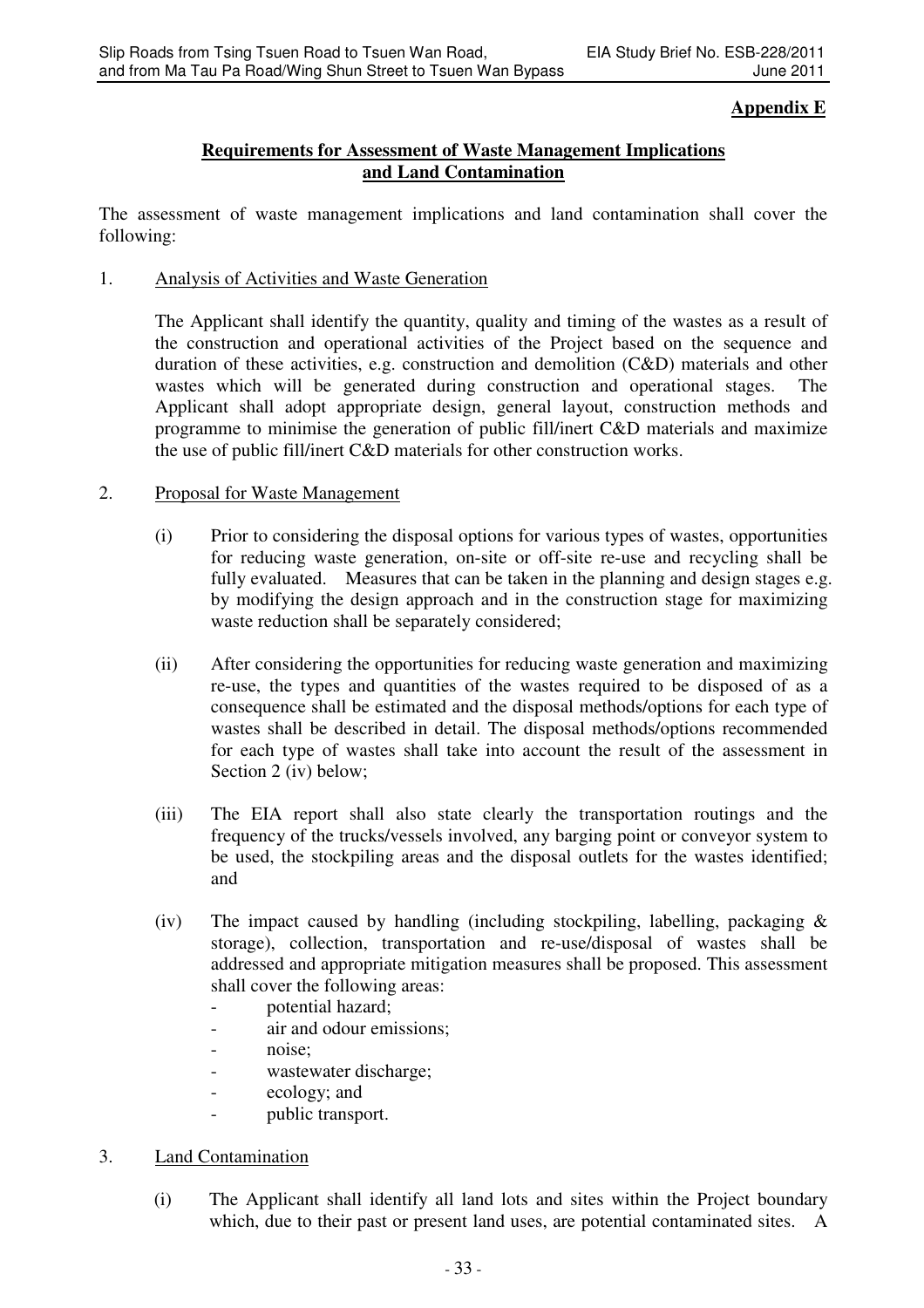detailed account of the present activities and all past land uses history in relation to possible land contamination shall be provided.

(ii) The list of potential contaminants which are anticipated to be found in these potential contaminated sites shall be provided and the possible remediation options shall be discussed.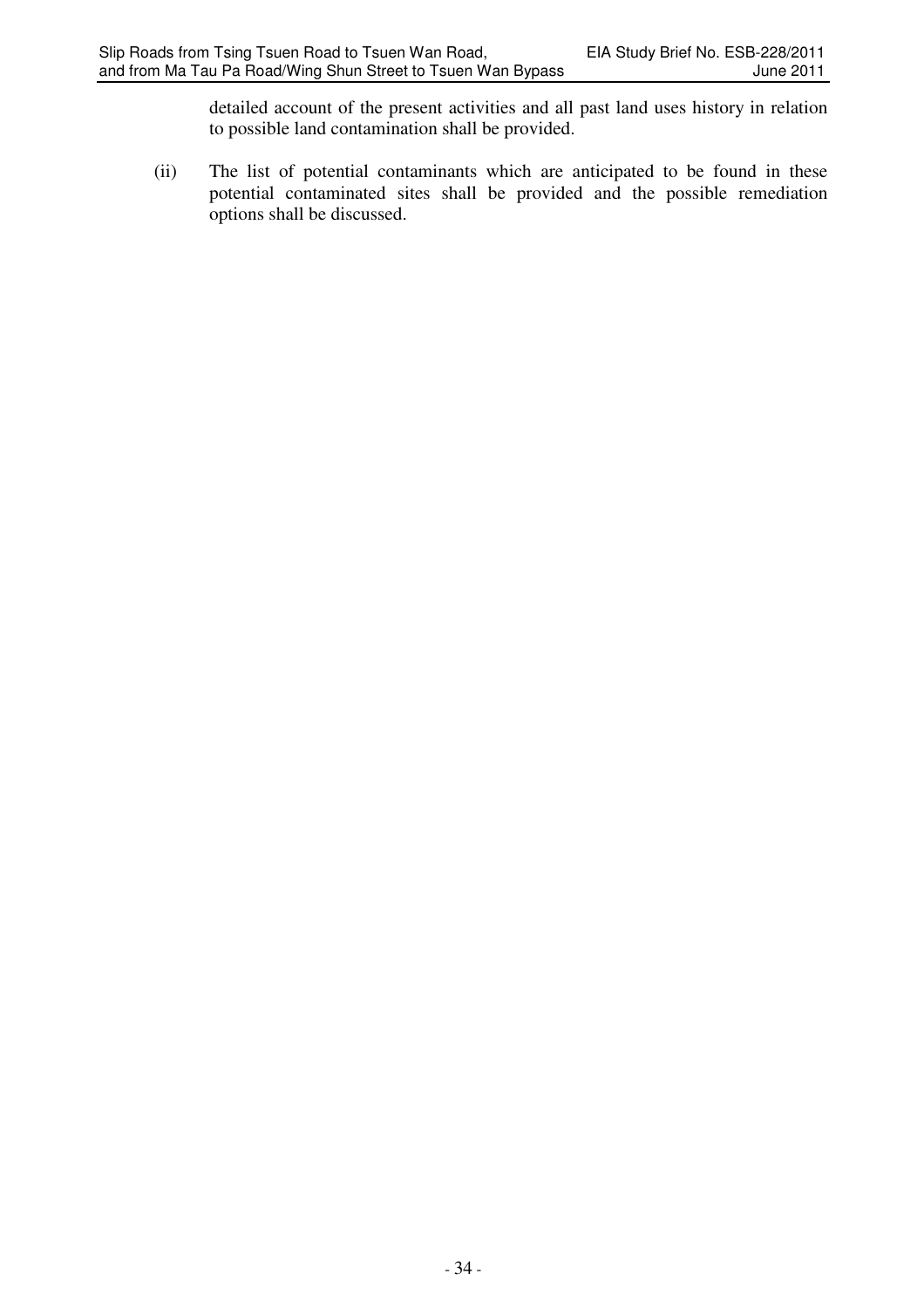# **Appendix F**

## **Requirements for Landscape and Visual Impact Assessment**

- 1. The Applicant shall review relevant plan(s) and/or studies which may identify areas of high landscape value and recommend country park, coastal protection area, conservation area designations, green belt, open space and amenity area. Any guidelines on landscape and urban design strategies and frameworks that may affect the appreciation of the Project shall also be reviewed. The aim is to gain an insight to the future outlook of the area affected so as to assess whether the Project can fit into the surrounding setting. Any conflict with the statutory town plan(s) and any published land use plans shall be highlighted and appropriate follow-up action shall be recommended.
- 2. The Applicant shall describe, appraise, analyse and evaluate the existing and planned landscape resources and character of the study area. A system shall be derived for judging the landscape and visual impact significance. Annotated oblique aerial photographs and plans of suitable scale showing the baseline landscape resources and landscape character areas and mapping of impact assessment shall be extensively used to present the findings of impact assessment. Descriptive text shall provide a concise and reasoned judgment from a landscape and visual point of view. The assessment shall be particularly focused on the sensitivity of the landscape framework and its ability to accommodate change. The Applicant shall identify the degree of compatibility of the Project with the existing and planned landscape settings. The landscape impact assessment shall quantify potential landscape impact as far as possible, so as to illustrate the significance of such impact arising from the Project. Clear mapping of the landscape impact is required. Tree survey shall be carried out and the impacts on existing trees shall be summarized. Cumulative landscape and visual impacts of the Project with other existing, committed and planned developments in the study area shall be assessed.
- 3. The Applicant shall assess the visual impact of the Project. Clear illustrations including mapping of visual impact is required. The assessment shall include the following:
	- (i) identification and plotting of visual envelope of the Project;
	- (ii) identification of the key groups of existing and planned sensitive receivers within the visual envelope with regard to views from sea level, ground level and elevated vantage points;
	- (iii) description of the visual compatibility of the Project with the surrounding and the existing and planned setting, and its obstruction and interference with the key views within the visual envelope; and
	- (iv) description of the severity of visual impact in terms of nature, distance and number of sensitive receivers. The visual impact of the Project with and without mitigation measures shall be included and illustrated so as to demonstrate the effectiveness of the proposed mitigation measures across time.
- 4. The Applicant shall evaluate the merits of preservation in totality, in parts or total destruction of existing landscape and the establishment of a new landscape character area. In addition, alternative alignment, design and construction methods that avoid or reduce the identified landscape and visual impacts shall be evaluated for comparison before adopting other mitigation or compensatory measures to alleviate the impacts. The mitigation measures proposed shall not only be concerned with damage reduction but shall also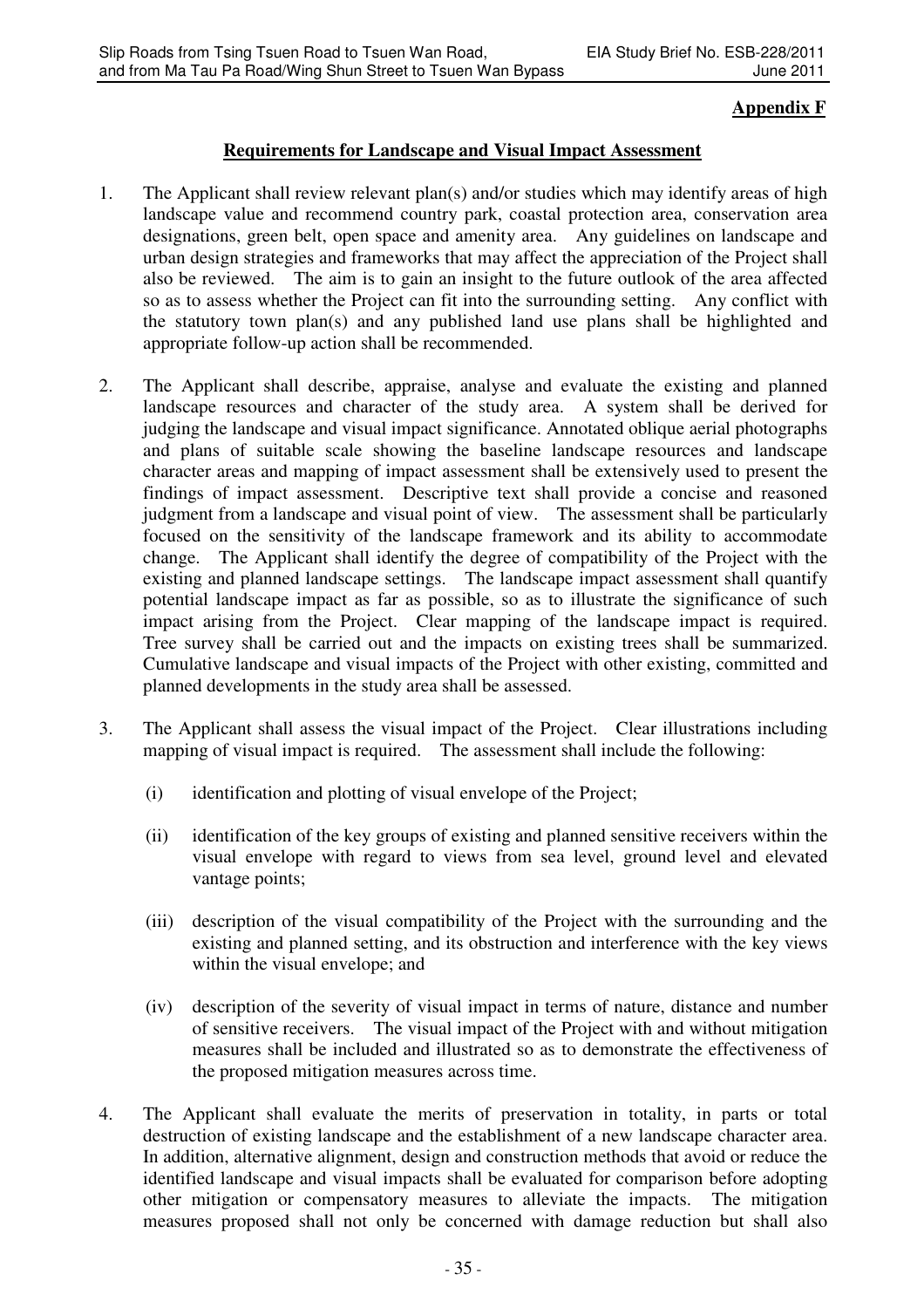include consideration of potential enhancement of existing landscape and visual quality. The Applicant shall recommend mitigation measures to minimise adverse effects identified above, including provision of a landscape design.

- 5. The mitigation measures shall include preservation of vegetation, transplanting of mature trees when tree removal is inevitable, provision of screen planting, re-vegetation of disturbed land, woodland restoration, compensatory planting using native trees, provisioning/reprovisioning of amenity areas and open spaces, avoidance or minimisation of noise barriers, design of structures, provision of finishes to structures, colour scheme and texture of material used and any measures to mitigate the impact on existing and planned land uses and sensitive receivers. Parties shall be identified for the on going management and maintenance of the proposed mitigation works to ensure their effectiveness throughout the operational phase of the Project. A practical programme and funding proposal for the implementation of the recommended measures shall be provided.
- 6. Annotated illustration materials such as coloured perspective drawings, plans and section/elevation diagrams, oblique aerial photographs, photographs taken at vantage points, and computer-generated photomontage shall be adopted to fully illustrate the landscape and visual impacts of the Project. The landscape and visual impacts of the Project with and without mitigation measures from representative viewpoints, particularly from views of the most severely affected visually sensitive receivers (i.e. worst-case scenario), shall be properly illustrated in existing and planned setting at four stages (existing condition, Day 1 with no mitigation measures, Day 1 with mitigation measures and Year 10 with mitigation measures) by computer-generated photomontage so as to demonstrate the effectiveness of the proposed mitigation measures. Computer graphics shall be compatible with Microstation DGN file format. The Applicant shall record the technical details in preparing the illustration, which may need to be submitted for verification of the accuracy of the illustration.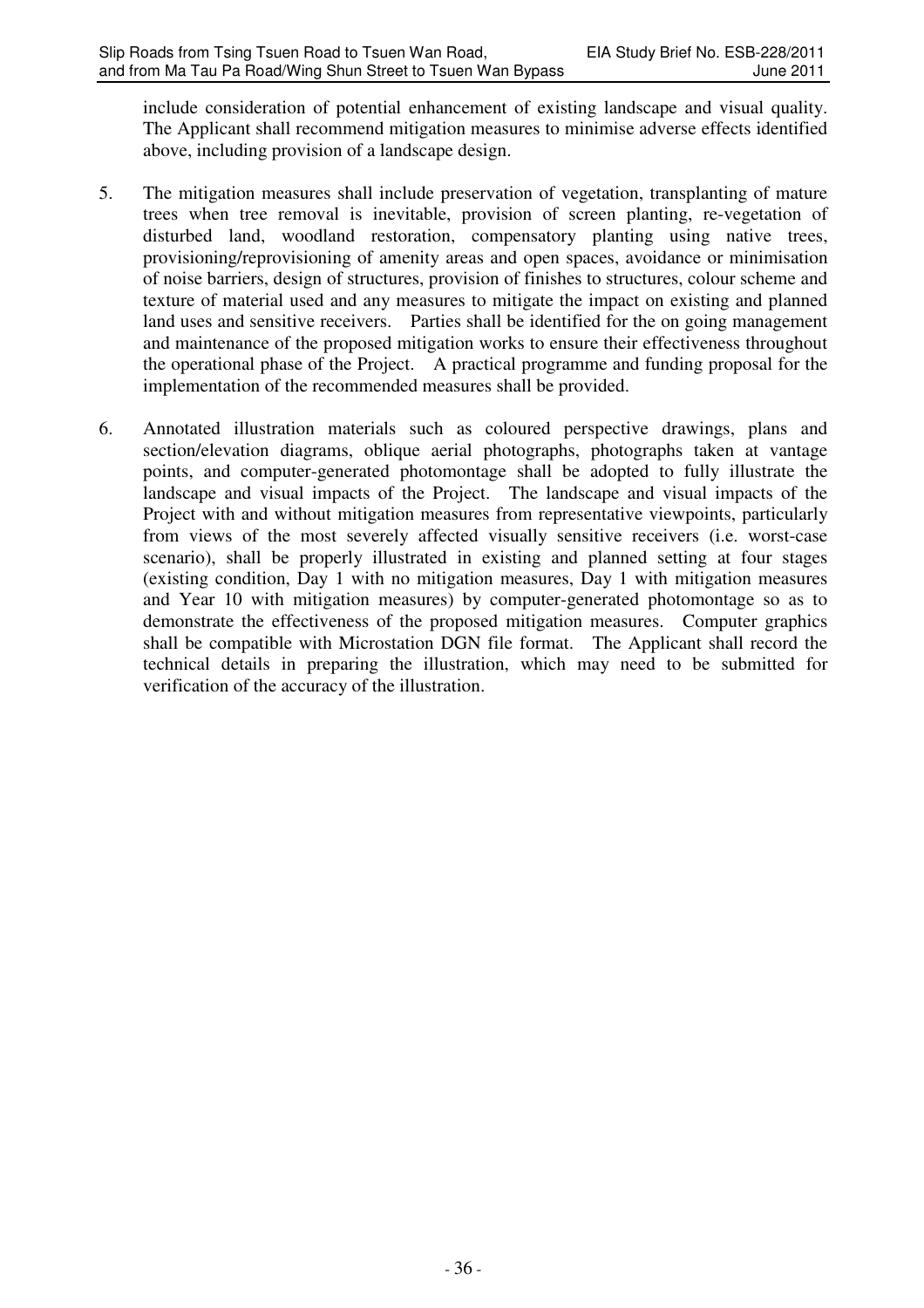## **Appendix G**

# **Requirements for Landfill Gas Hazard Assessment**

- 1. The landfill gas hazard assessment shall include a qualitative risk assessment and landfill gas precautionary/protection design. Specifically, the assessment shall include the following tasks:
	- (i) review of background information and studies related to the former Gin Drinker's Bay Landfill (Kwai Chung Park);
	- (ii) identification of the nature and extent of the sources, including the likely concentrations/amounts of hazardous emissions which might have the potential for causing impacts on the Project;
	- (iii) identification of possible pathways through the ground, underground cavities, utilities or groundwater and the nature of these pathways through which hazardous emissions must traverse if they were to reach the facilities within the Project site;
	- (iv) identification of the potential targets associated with the proposed facilities which are sensitive to the impacts of the hazardous emissions;
	- (v) qualitative assessment on the degrees of risk which the hazardous emissions may pose to the target for each of the source-pathway-target combinations;
	- (vi) design of suitable level of precautionary measures and the types of protection measures for the construction and operation of the Project; and
	- (vii) identification of monitoring requirement for assessing the adequacy and performance of the implemented protection measures.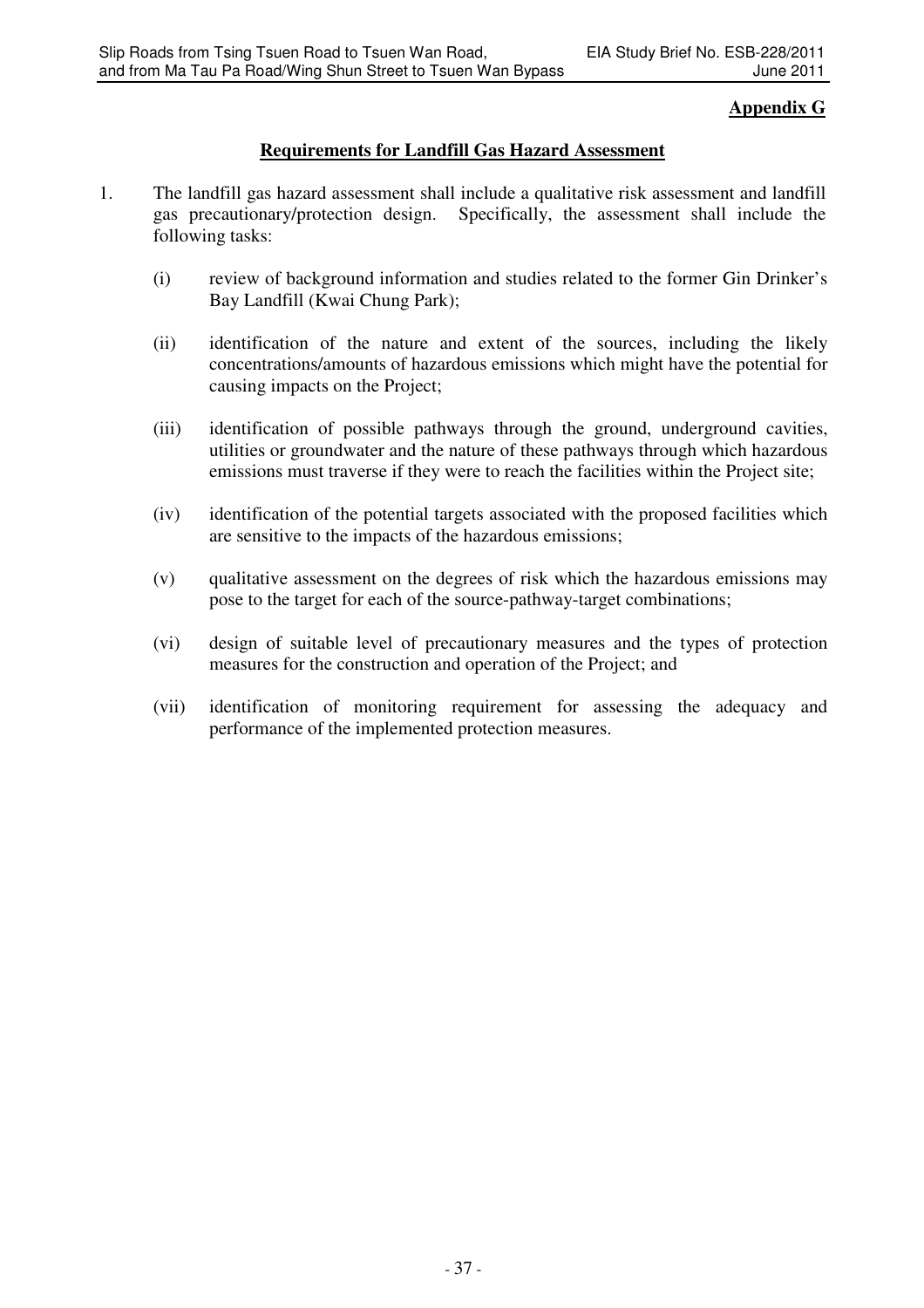# **Appendix H**

# **Implementation Schedule of Recommended Mitigation Measures**

| EIA<br>Ref. | EM&A<br>Ref. | Recommended<br>Mitigation<br>Measures | Objectives of the<br>Measures & Main<br>Concerns to<br>Address | Who to<br>implement<br>the measure? | Location<br>of the<br>measure | When to<br>implement<br>the<br>measure? | What standards<br>or requirements<br>for the measure<br>to achieve? |
|-------------|--------------|---------------------------------------|----------------------------------------------------------------|-------------------------------------|-------------------------------|-----------------------------------------|---------------------------------------------------------------------|
|             |              |                                       |                                                                |                                     |                               |                                         |                                                                     |
|             |              |                                       |                                                                |                                     |                               |                                         |                                                                     |
|             |              |                                       |                                                                |                                     |                               |                                         |                                                                     |
|             |              |                                       |                                                                |                                     |                               |                                         |                                                                     |
|             |              |                                       |                                                                |                                     |                               |                                         |                                                                     |
|             |              |                                       |                                                                |                                     |                               |                                         |                                                                     |
|             |              |                                       |                                                                |                                     |                               |                                         |                                                                     |
|             |              |                                       |                                                                |                                     |                               |                                         |                                                                     |
|             |              |                                       |                                                                |                                     |                               |                                         |                                                                     |
|             |              |                                       |                                                                |                                     |                               |                                         |                                                                     |
|             |              |                                       |                                                                |                                     |                               |                                         |                                                                     |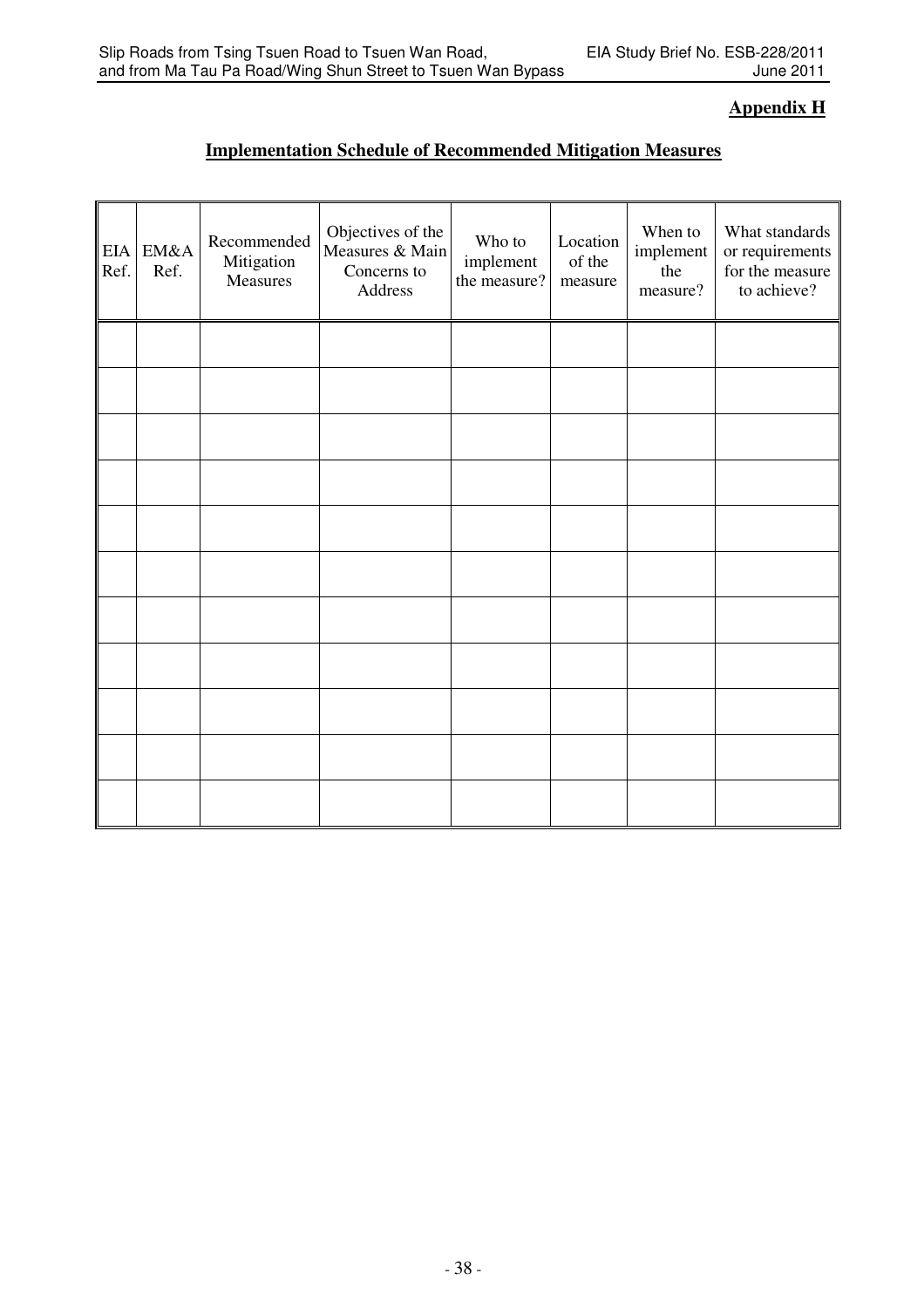# **Appendix I**

# **Requirements for EIA Report Documents**

- 1. The Applicant shall supply the Director with the following number of copies of the EIA report and the executive summary:
	- (i) 30 copies of the EIA report and 30 copies of the bilingual (in both English and Chinese) executive summary as required under section 6(2) of the EIAO to be supplied at the time of application for approval of the EIA report.
	- (ii) When necessary, addendum to the EIA report and the executive summary submitted in item (i) above as required under section  $7(1)$  of the EIAO, to be supplied upon advice by the Director for public inspection.
	- (iii) 20 copies of the EIA report and 50 copies of the bilingual (in both English and Chinese) executive summary with or without Addendum as required under section 7(5) of the EIAO, to be supplied upon advice by the Director for consultation with the Advisory Council on the Environment.
- 2. To facilitate public inspection of EIA report via EIAO Internet Website, the Applicant shall provide electronic copies of both the EIA report and the executive summary prepared in HyperText Markup Language (HTML) (version 4.0 or later) and in Portable Document Format (PDF version 1.3 or later). For the HTML version, a content page capable of providing hyperlink to each section and sub-section of the EIA report and the executive summary shall be included in the beginning of the document. Hyperlinks to figures, drawings and tables in the EIA report and the executive summary shall be provided in the main text from where respective references are made. Graphics in the report shall be in interlaced GIF format.
- 3. The electronic copies of the EIA report and the executive summary shall be submitted to the Director at the time of application for approval of the EIA report.
- 4. When the EIA report and the executive summary are made available for public inspection under section 7(1) of the EIAO, the content of the electronic copies of the EIA report and the executive summary must be the same as the hard copies and the Director shall be provided with the most updated electronic copies.
- 5. To promote environmentally friendly and efficient dissemination of information, both hardcopies and electronic copies of future EM&A reports recommended by the EIA study shall be required.